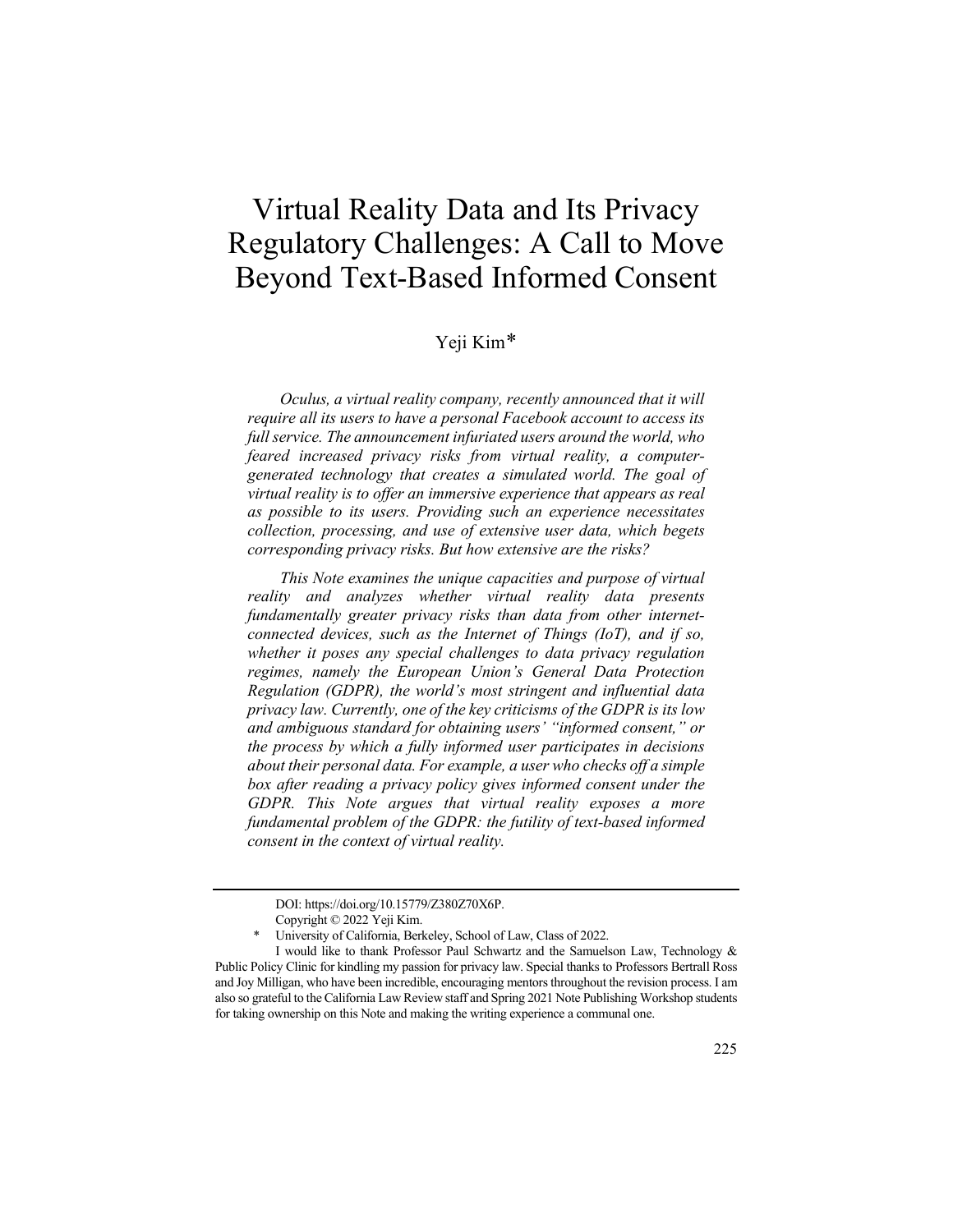*This Note supports this claim by analyzing how virtual reality widens the gap between the users' understanding of the implications of their consent and the actual implications. It first illustrates how virtual reality service providers must collect and process x-ray-like data from each user, such as physiological data like eye movements and gait, to provide customizations necessary to create an immersive experience. Based on this data, the service providers can know more about each user than what each user knows about themselves. Yet, this knowledge shift is not obvious to users. For virtual reality service to provide an immersive experience, customizations based on user data must be unnoticeable to users to avoid distractions. Using Oculus's recent privacy policy as a case study, this Note shows how this hidden knowledge shift transforms the meaning of ordinary privacy policy phrases like "an experience unique and relevant to you." What Oculus finds to be "relevant" to the user could be beyond what the user themselves would imagine to be "relevant." As a result, the text becomes an obsolete medium to communicate privacy risks to virtual reality users. This Note instead proposes other solutions—such as customizable privacy settings and visualization of privacy risks—for users to more closely understand and consciously weigh the benefits and the risks of using virtual reality.*

|                                                             |                                                        | 226  |
|-------------------------------------------------------------|--------------------------------------------------------|------|
|                                                             |                                                        |      |
| II. Virtual Reality: Examined Through Three V's of Big Data |                                                        | .233 |
|                                                             | A. "Variety" of Virtual Reality Data: Self-Sufficing   |      |
|                                                             |                                                        | .234 |
|                                                             | B. "Veracity" of Virtual Reality Data: Reliable at the |      |
|                                                             |                                                        | .237 |
|                                                             | C. "Velocity" of Virtual Reality Data: Real-Time       |      |
|                                                             |                                                        | .239 |
|                                                             |                                                        | 241  |
|                                                             |                                                        | .242 |
| В.                                                          | The Challenge of Highly Accurate but Distorted Data246 |      |
| C.                                                          | The Challenge of Subtle Psychological Manipulation     | .248 |
|                                                             | D. VR Data: The Overall Challenge against the GDPR     | .250 |
|                                                             |                                                        | .252 |
|                                                             |                                                        |      |

#### **INTRODUCTION**

In August 2020, Oculus, a virtual reality company owned by Facebook, announced that it would require that all of its new users have a Facebook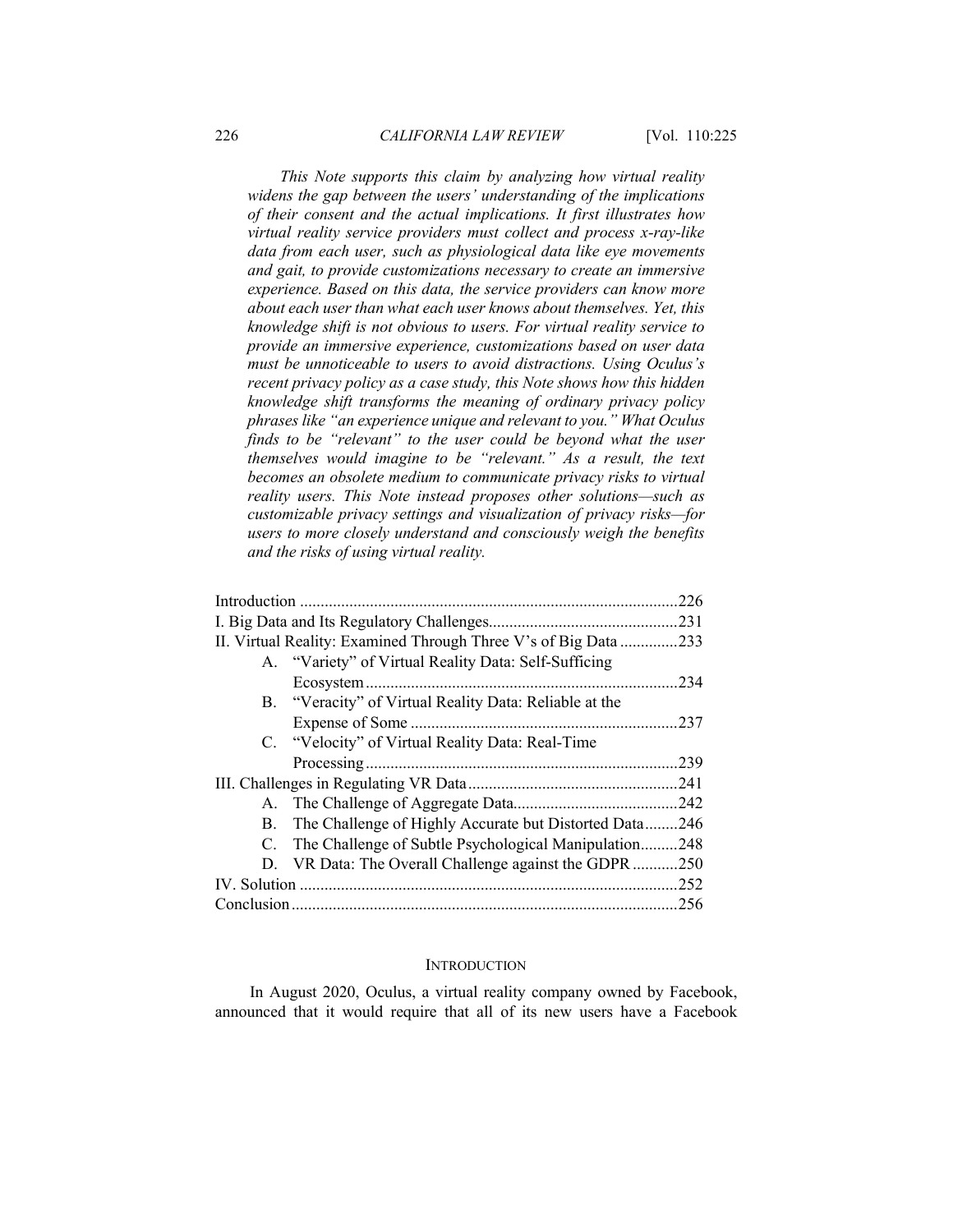account.[1](#page-2-1) Users with an existing Oculus account would need to merge that account with a Facebook account by 2023 to avoid losing the "full functionality" of their Oculus virtual reality headset.[2](#page-2-2) This announcement infuriated many users around the world, who feared that linking their virtual reality activities to Facebook profiles would render them vulnerable to intrusive big data collection and processing.[3](#page-2-3)

Big data refers to complex and large data sets—often from technological devices that collect and communicate data such as cell phones, health devices, and virtual reality—that businesses and organizations analyze to identify patterns in consumer behaviors and gather insights for business strategies.[4](#page-2-4) Examples of virtual reality data include biometric data, like gait and eye movement, as well as behavioral data on how a user reacts to virtual challenges and tasks.[5](#page-2-5)

<span id="page-2-9"></span><span id="page-2-0"></span>Big data in general is already notoriously difficult to regulate. For example, many have discussed the fundamental tension between big data and consentbased regulatory models, such as the California Consumer Privacy Act (CCPA) and the GDPR.<sup>[6](#page-2-6)</sup> Consent-based regulations presuppose that a user can make a well-informed decision about which data to share based on their knowledge of themselves, the data collected, and its possible risks.[7](#page-2-7) Big data's key value, however, lies in its predictive analysis, which captures hidden meanings of data beyond human cognition.[8](#page-2-8) Theoretically, this tension results in a catch-22: what big data can reveal is steps ahead of what a data subject can fathom about the consequences of their consent.

<span id="page-2-1"></span><sup>1.</sup> *A Single Way to Log into Oculus and Unlock Social Features*, OCULUS BLOG (Aug. 18, 2020), https://www.oculus.com/blog/a-single-way-to-log-into-oculus-and-unlock-socialfeatures/?locale=en\_US [https://perma.cc/RXX6-WR3G].

<sup>2.</sup> *Id.*

<span id="page-2-3"></span><span id="page-2-2"></span><sup>3.</sup> *See* Adi Robertson, *Facebook Is Making Oculus' Worst Feature Unavoidable*, VERGE (Aug. 19, 2020), https://www.theverge.com/2020/8/19/21375118/oculus-facebook-account-login-dataprivacy-controversy-developers-competition [https://perma.cc/8969-GJW2] ("The decision broke an early promise from Oculus founder Palmer Luckey . . . with critics raising concerns about intrusive data collection, targeted advertising, and being forced to use a service they hated.").

<span id="page-2-4"></span><sup>4.</sup> *See* Nimrod Kaplan, *Big Data, Consumer Behavior and the Consumer Packaged Goods Blindspot*, FORBES (Sept. 5, 2019), https://www.forbes.com/sites/forbestechcouncil/2019/09/05/bigdata-consumer-behavior-and-the-consumer-packaged-goods-blindspot/ [https://perma.cc/2B6D-CCVW].

<span id="page-2-5"></span><sup>5.</sup> *See* Fiachra O'Brolcháin, Tim Jacquemard, David Monaghan, Noel O'Connor, Peter Novitzky & Bert Gordijn, *The Convergence of Virtual Reality and Social Networks: Threat to Privacy and Autonomy*, 22 SCI. & ENG'G ETHICS 1, 3–4 (2016); Pietro Cipresso, Irene Alice Chicchi Giglioli, Mariano Alcañiz Raya & Giuseppe Riva, *The Past, Present, and Future of Virtual and Augmented Reality Research: A Network and Cluster Analysis of the Literature*, 9 FRONTIERS PSYCH.1, 3 (2018).

<span id="page-2-8"></span><span id="page-2-7"></span><span id="page-2-6"></span><sup>6.</sup> *See, e.g.*, Tal Z. Zarsky, *Incompatible: The GDPR in the Age of Big Data*, 47 SETON HALL L. REV. 995, 1002–04 (2017);*see also* Rainer Lenz, *Big Data: Ethics and Law* 20–28 (Collaboration in Higher Educ. for Digit. Transformation in European Bus., Working Paper, 2019), https://www.chedteb.eu/media/attachments/2019/09/18/big-data---ethics-and-law.pdf [https://perma.cc/8WJD-9WNW].

<sup>7.</sup> *See* Lenz, *supra* not[e 6,](#page-2-0) at 21.

<sup>8.</sup> *See id.* at 4.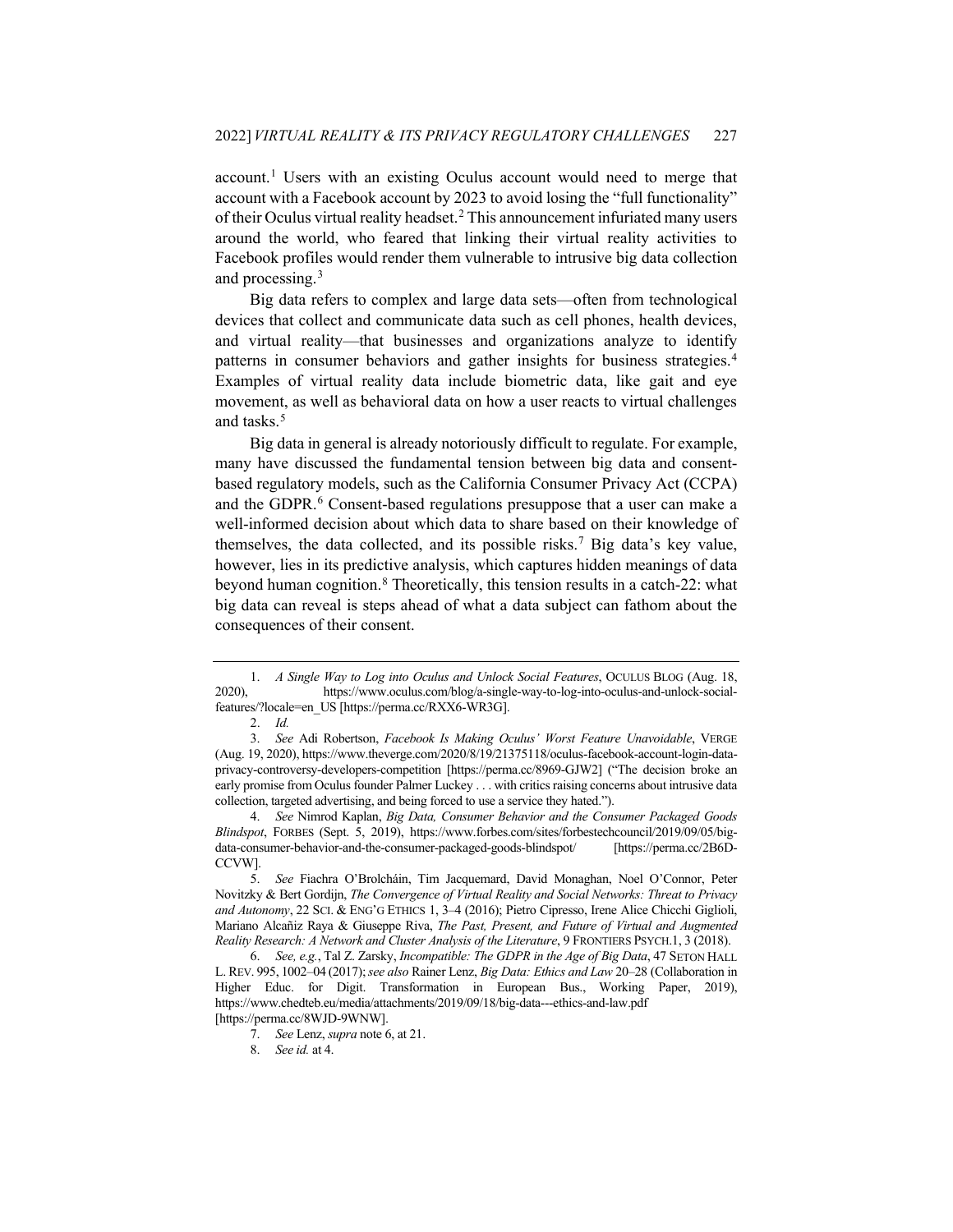<span id="page-3-7"></span>Given big data's known privacy risks and regulatory challenges, this Note examines: (1) whether the data processed<sup>9</sup> from virtual reality is in fact different from other big data, and if so, (2) whether this difference poses any special challenges for the consent-based regulatory models, namely the GDPR. Since it took effect in 2018, the GDPR has been considered the gold standard for data privacy, as it imposes the strictest data privacy regulations in the world.[10](#page-3-1) Although enacted by the European Union, it imposes data-related obligations on any organization that "target[s] or collect[s] data" related to people in the European Union.<sup>11</sup> This means that the GDPR has a jurisdiction to regulate how U.S. companies like Oculus and Facebook collect and process data. The GDPR has also influenced many countries' data privacy laws, including U.S. state laws, such as the CCPA. For example, the CCPA drew its provisions from many of the GDPR's key principles and languages, such as an "individual's right to know" about the data collected about them and a right to "opt out" of approving an organization to sell their personal information to third parties.<sup>[12](#page-3-3)</sup>

Although the United States has yet to enact a federal statute on data privacy, many have expressed the increasing need to do so and are hopeful about its passage in the next few years.[13](#page-3-4) Understanding the shortcomings of the GDPR would help guide a potential U.S. federal statute or state privacy statute to minimize privacy risks while promoting innovation. Despite its title as the world's most stringent data privacy law, the GDPR has its shortcomings in regulating data. One important criticism is on the requirement of users' informed consent, which refers to "the process by which a fully informed user participates in decisions about [their] personal data."[14](#page-3-5) For example, many have criticized the GDPR's standard of informed consent for being too low, because it involves simply checking a box without requiring the users to read the privacy policies.<sup>[15](#page-3-6)</sup>

<span id="page-3-0"></span><sup>9.</sup> Here, I use the term "processing" as a term of art, as defined by GDPR Article 4(2): "'processing' means any operation or set of operations which is performed on personal data or on sets of personal data, whether or not by automated means, such as collection, recording, organisation, structuring, storage, adaptation or alteration, retrieval, consultation, use, disclosure by transmission, dissemination or otherwise making available, alignment or combination, restriction, erasure or destruction." Regulation 2016/679 of the European Parliament and of the Council of Apr. 27, 2016 on the Protection of Natural Persons with Regard to the Processing of Personal Data and on the Free Movement of Such Data, and Repealing Directive 95/46/EC (General Data Protection Regulation), art. 4(2), 2016 OJ (L 119) 33 (EU) [hereinafter GDPR].

<span id="page-3-1"></span><sup>10.</sup> *See What Is GDPR, the EU's New Data Protection Law?*, GDPR.EU (Feb. 13, 2019), https://gdpr.eu/what-is-gdpr/ [https://perma.cc/RD8V-SHMR].

<sup>11.</sup> *Id.*

<sup>12.</sup> Paul Schwartz, *Global Data Privacy: The EU Way*, 94 N.Y.U. L. REV. 771, 817 (2019).

<span id="page-3-4"></span><span id="page-3-3"></span><span id="page-3-2"></span><sup>13.</sup> *See* Jennifer Bryant, *2021 'Best Chance' for US Privacy Legislation*, IAPP (Dec. 7, 2020), https://iapp.org/news/a/2021-best-chance-for-federal-privacy-legislation/ [https://perma.cc/TGT2- 7C7T].

<span id="page-3-5"></span><sup>14.</sup> Masooda Bashir, Carol Hayes, April D. Lambert & Jay P. Kesan, *Online Privacy and Informed Consent: The Dilemma of Information Asymmetry*, 52 PROC. ASS'N INFO. SCI. & TECH. 1, 3 (2016).

<span id="page-3-6"></span><sup>15.</sup> *See, e.g.*, Lorena Barrenechea Salazar, *Privacy, the Fallacy of Consent and the Need to Regulate Social Media Platforms*, 1 INTERGOVERNMENTAL ORGS. IN-HOUSE COUNS.J. 39 (2020).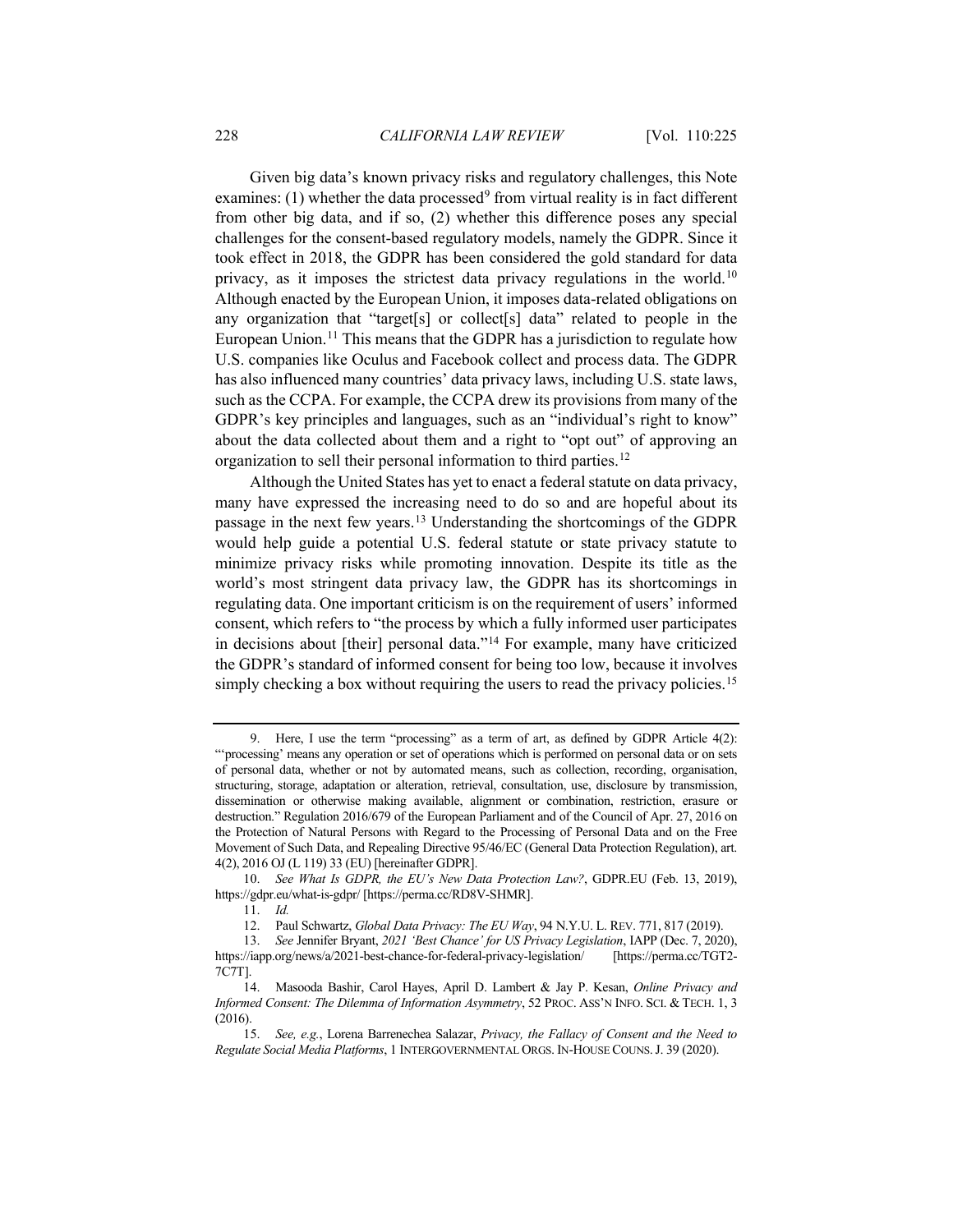Others have discussed the ambiguity of what constitutes informed consent in the context of virtual reality data processing.[16](#page-4-0) These criticisms suggest that raising or clarifying the informed consent standard would help solve the current regulatory challenges[.17](#page-4-1)

This Note seeks to contribute to the discussion of the GDPR's regulation of virtual reality data by identifying a more fundamental problem: the futility of text-based informed consent in the context of virtual reality. This Note claims that the unique capacities of virtual reality data exacerbate the gap between users' understanding of their consent and the actual implications of the consent to the point that obtaining a user's informed consent following the reading of a text-based privacy policy becomes a hollow ideal. Raising or clarifying the standard of informed consent is also not enough to address virtual reality regulatory challenges. Instead, we need to move away from text-based informed consent and reimagine the means to protect the privacy rights of data subjects.

<span id="page-4-5"></span>Specifically, this Note strives to show how traditional forms of obtaining informed consent are futile in virtual reality. First, this Note illustrates how virtual reality debunks a premise of informed consent: that users themselves are best positioned to discern what constitutes their unique private information and therefore properly control which information to grant and deny access[.18](#page-4-2) A virtual reality headset can collect an unprecedented wealth of x-ray-like data about each user, such as physiological and psychological traits, that allows a virtual reality service provider to know each user more intimately than the user may know themselves. This knowledge shift debunks a premise of informed consent in data collection and processing—that the user, as opposed to service providers, knows what constitutes their private information.

<span id="page-4-4"></span>Yet, this knowledge shift is not obvious to users. For example, virtual reality allows companies to provide sophisticated and unnoticeable personalization to users.[19](#page-4-3) Companies identify, respond to, and shape the user's

<span id="page-4-0"></span><sup>16.</sup> *See, e.g.*, Emil Albihn Henriksson, *Data Protection Challenges for Virtual Reality Applications*, 1 INTERACTIVE ENT. L. REV. 57, 60 (2018) ("[C]onsent might not be considered as freely given if the provision of a service is conditional on consent to the processing of personal data that is not necessary for the performance of that service . . . . [T]here might be a question of where that line is drawn. Is game telemetry for instance necessary for the provision of a game? Arguably this collection is part and parcel of providing the game but the opposite stance cannot be ruled out.").

<sup>17.</sup> *See id.*

<span id="page-4-2"></span><span id="page-4-1"></span><sup>18.</sup> *See* Stuart S. Shapiro, Travis D. Breaux & David Gordon, *Engineering and Privacy*, *in* AN INTRODUCTION TO PRIVACY FOR TECHNOLOGY PROFESSIONALS 28 (Travis D. Breaux ed., 2020) ("One approach is to transfer control to the individual whenever possible to allow them to manage their own privacy risks. While this approach requires designing systems to expose this level of control to users, the underlying premise is that individuals know their unique privacy risks better than outsiders, whereas IT professionals may misjudge the risk or be unfamiliar with the individual's personal circumstances.").

<span id="page-4-3"></span><sup>19.</sup> Bartłomiej Pierański & Sergiusz Strykowski, *Towards a Personalized Virtual Customer Experience*, *in* 710 STUDIES IN COMPUTATIONAL INTELLIGENCE 185,190(Dariusz Król et al. eds. 2017) (describing how ambient elements influence consumers on a more subconscious level and how virtual reality allows companies to design atmospheric elements, such as visual and aural, with ease).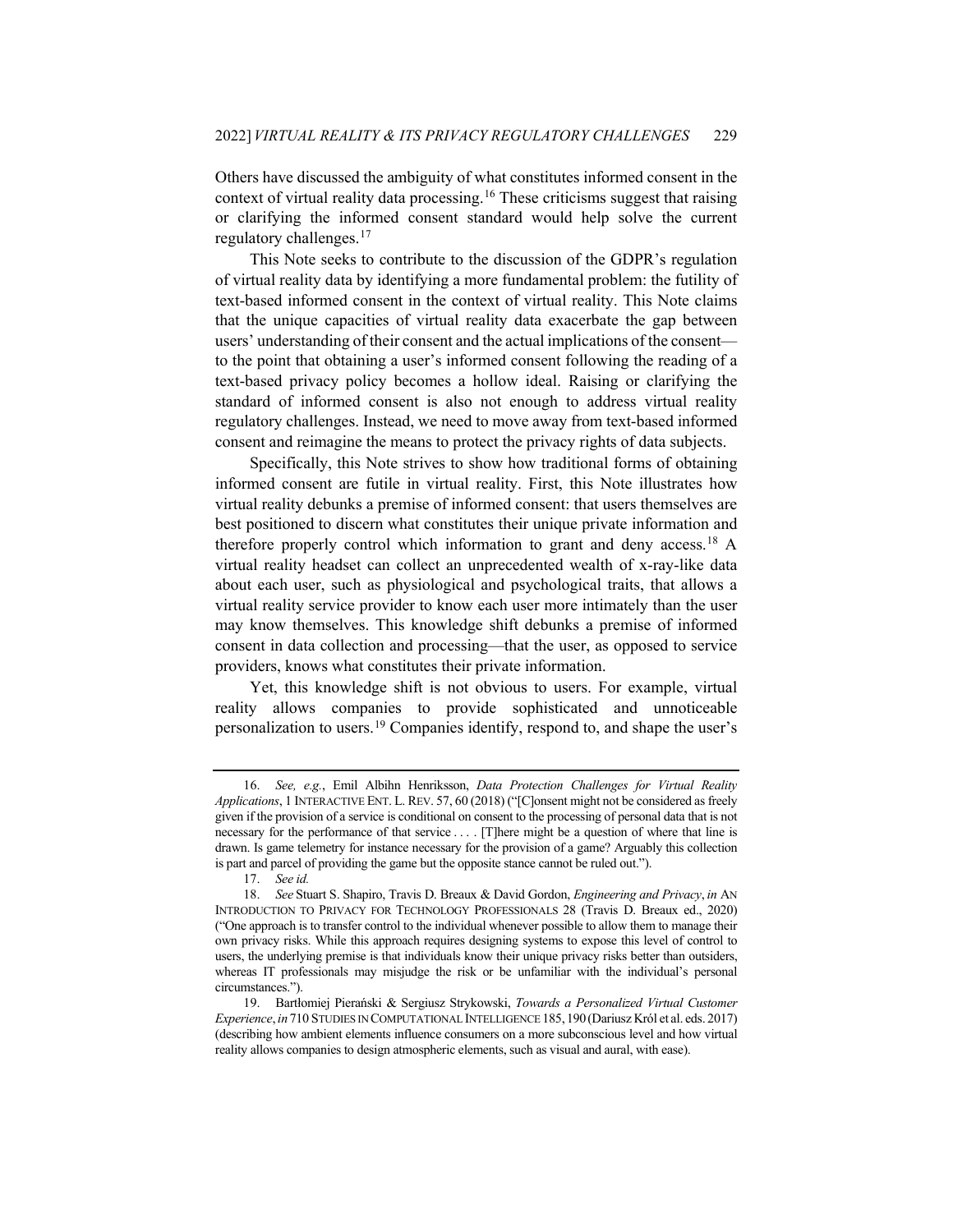subconscious needs in real-time—such as the optimal level of visual, auditory, and textile background for that user—to induce the user to purchase products on virtual reality without being aware of the influence from the personalization.[20](#page-5-0) While other internet-connected devices also provide subtle personalized services, virtual reality, by definition, must strive for the personalization to be unrecognized. The goal of virtual reality is to provide an immersive experience as real as possible; noticeable personalization distracts users from being fully immersed.

Then, this Note analyzes the consequences of this knowledge shift. This Note's secondary contribution is to show how these unique capacities of virtual reality would unfathomably transform the meanings of ordinary privacy policy phrases like "unique and relevant to you" that define the scope of data processing in privacy policies. What a virtual reality service provider finds to be "relevant" to the user based on the data it has about the user could be beyond the grasp of what the user would imagine to be relevant—such as the optimal amount of visual or aural effects personalized to the user that induce them to purchase a product on virtual reality.<sup>[21](#page-5-1)</sup> As a result, text becomes an even more imperfect medium to communicate to the users about their privacy risks. Despite this gap in users' expectations, virtual reality data processing does not violate the GDPR—at least not blatantly. This is problematic because such processing undermines data subjects' right to information self-determination, a tenet of the GDPR.

This Note consists of four parts. Part I explains the characteristics of big data in general and problems in regulating big data. Part II analyzes how the data processed from virtual reality is different from other existing big data. Part III analyzes Oculus's most recent Privacy Policy, effective October 11, 2020, and evaluates how it may comply with the GDPR, despite the fact that its language cannot adequately communicate the scope of data processing to its users.<sup>[22](#page-5-2)</sup> Oculus's Privacy Policy is a helpful case study for two reasons. First, Oculus overhauled its most recent policy after announcing the requirement to use a Facebook account for all users; subsequent updates, unless the United States passes a federal statute, would likely be minor. Second, because the policy is written in clear and concise language, it ironically showcases how the collection

<span id="page-5-3"></span><sup>20.</sup> *See id.* at 190–91.

<span id="page-5-1"></span><span id="page-5-0"></span><sup>21.</sup> *Id.* ("All the ambient elements can influence shoppers within a range that is limited by two elements: stimulus awareness and stimulus overload. If the intensity of an ambient element (lighting level, music volume, etc.) is too low (lower than the level of stimulus awareness) shoppers will not be affected by them. On the other hand, however, if the intensity is higher than the stimulus overload point shoppers will experience perceptual overloading . . . . It is not surprising that for each customer the level of acceptable intensity, as well as the level of stimulus awareness and overload, can be different . . . . VR makes it possible to personalize each of the above mentioned ambient elements.").

<span id="page-5-2"></span><sup>22.</sup> Although effective starting October 11, 2020, Oculus published the new Policy on an earlier date. For the most recent version, see *Oculus Privacy Policy*, OCULUS (Oct. 11, 2020), https://www.oculus.com/legal/privacy-policy-for-oculus-account-users/ [https://perma.cc/LAM6- 3ZTR].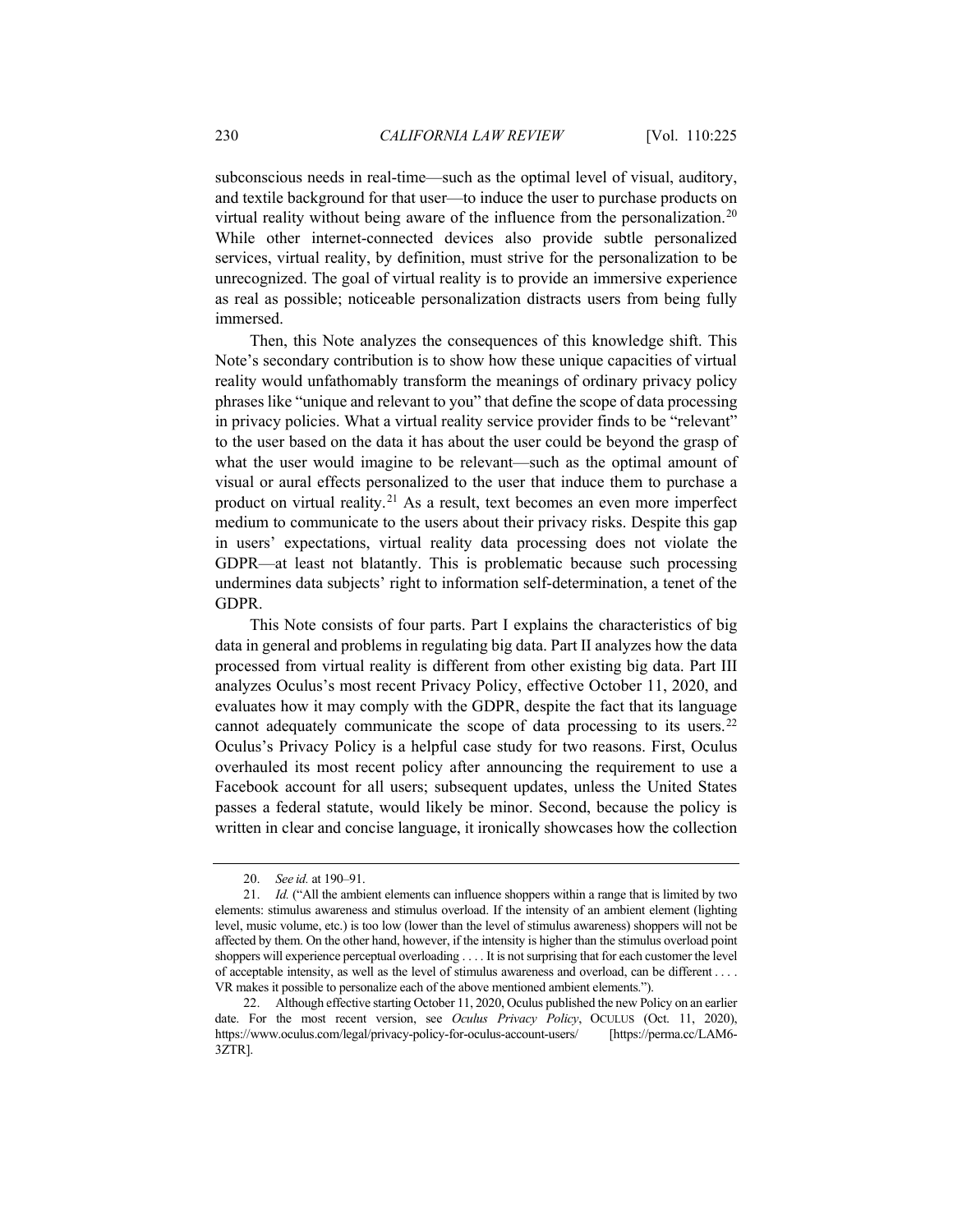and processing of virtual reality data transform ordinary privacy policy languages in ways unfathomable to users. Part IV proposes solutions, such as customized virtual reality settings and visualization of privacy risks, to reimagine the means to protect the data privacy rights of the virtual reality users.

<span id="page-6-10"></span><span id="page-6-9"></span>I.

## BIG DATA AND ITS REGULATORY CHALLENGES

Big data refers to complex and large data sets, which must be analyzed to uncover actionable insights for businesses and organizations.<sup>[23](#page-6-0)</sup> It is typically characterized by four V's: volume, variety, veracity, and velocity.<sup>[24](#page-6-1)</sup>

Volume refers to the size of big data, which is often so big as to require a multitiered storage media.[25](#page-6-2) Most U.S. companies today have at least one-hundred terabytes, or one hundred thousand gigabytes, of data stored.<sup>[26](#page-6-3)</sup>

Variety means that the data is collected from multiple sources and forms. Broadly speaking, three forms of data exist: structured, unstructured, and semistructured. Structured refers to data organized into predefined fields, like spreadsheets, which are easy to search and analyze.<sup>[27](#page-6-4)</sup> Unstructured data is complex and does not fit into a predefined organization.[28](#page-6-5) It includes a wide array of formats, such as social media postings and YouTube videos.[29](#page-6-6) About 80 percent of big data is unstructured,  $30$  which means that most of big data require sophisticated analytic tools to make sense of the vast mine of data waiting to be cultivated. It also means that the external context of the unstructured data helps to imbue meaning to the data.<sup>31</sup> For example, analyzing a log of YouTube videos

<span id="page-6-0"></span><sup>23.</sup> *See* Svetlana Sicular, *Gartner's Big Data Definition Consists of Three Parts, Not to Be Confused with Three "V"s*, FORBES (Mar. 27, 2013), https://www.forbes.com/sites/gartnergroup/2013/03/27/gartners-big-data-definition-consists-of-threeparts-not-to-be-confused-with-three-vs/#710058542f68 [https://perma.cc/5PL5-564Y].

<span id="page-6-1"></span><sup>24.</sup> Some experts use 3 V's definition, which omits "veracity." This paper adopted a 4 V's definition, because "veracity" constitutes an important characteristic of virtual reality data. For a 3 V's version of the definition, see *id.* For why veracity is an important characteristic of big data, see Seth Grimes, *4 Vs for Big Data Analytics*, BREAKTHROUGH ANALYSIS (July 31, 2013), http://breakthroughanalysis.com/2013/07/31/4-vs-for-big-data-analytics/ [https://perma.cc/4P3W-DPRD].

<span id="page-6-2"></span><sup>25.</sup> Leighton Johnson, *4 Vs of Big Data*, ISACA (June 12, 2019), https://www.isaca.org/resources/news-and-trends/newsletters/atisaca/2019/volume-12/4-vs-of-big-data [https://perma.cc/79X9-MZZC].

<span id="page-6-3"></span><sup>26.</sup> IBM, THE FOUR V'S OF BIG DATA (2013), https://www.ibmbigdatahub.com/infographic/four-vs-big-data [https://perma.cc/K97S-QG2Z].

<span id="page-6-4"></span><sup>27.</sup> *See* Christine Taylor, *Structured vs. Unstructured Data*, DATAMATION (Mar. 28, 2018), https://www.datamation.com/big-data/structured-vs-unstructured-data.html [https://perma.cc/44C5- SCRC].

<sup>28.</sup> *See id.*

<sup>29.</sup> *Id.*

<span id="page-6-7"></span><span id="page-6-6"></span><span id="page-6-5"></span><sup>30.</sup> *See* Richard Allen, *What Are the Types of Big Data?*, SELECTHUB (July 13, 2021), https://www.selecthub.com/big-data-analytics/types-of-big-data-analytics/ [https://perma.cc/92JH-D2XG] ("The consensus is no more than 20% of all data is structured.").

<span id="page-6-8"></span><sup>31.</sup> *See id.* ("[C]ontext is almost, if not as, important as the information wrung out of the data. . . . [A] query on an unstructured data set might yield the number 31, but without context it's meaningless.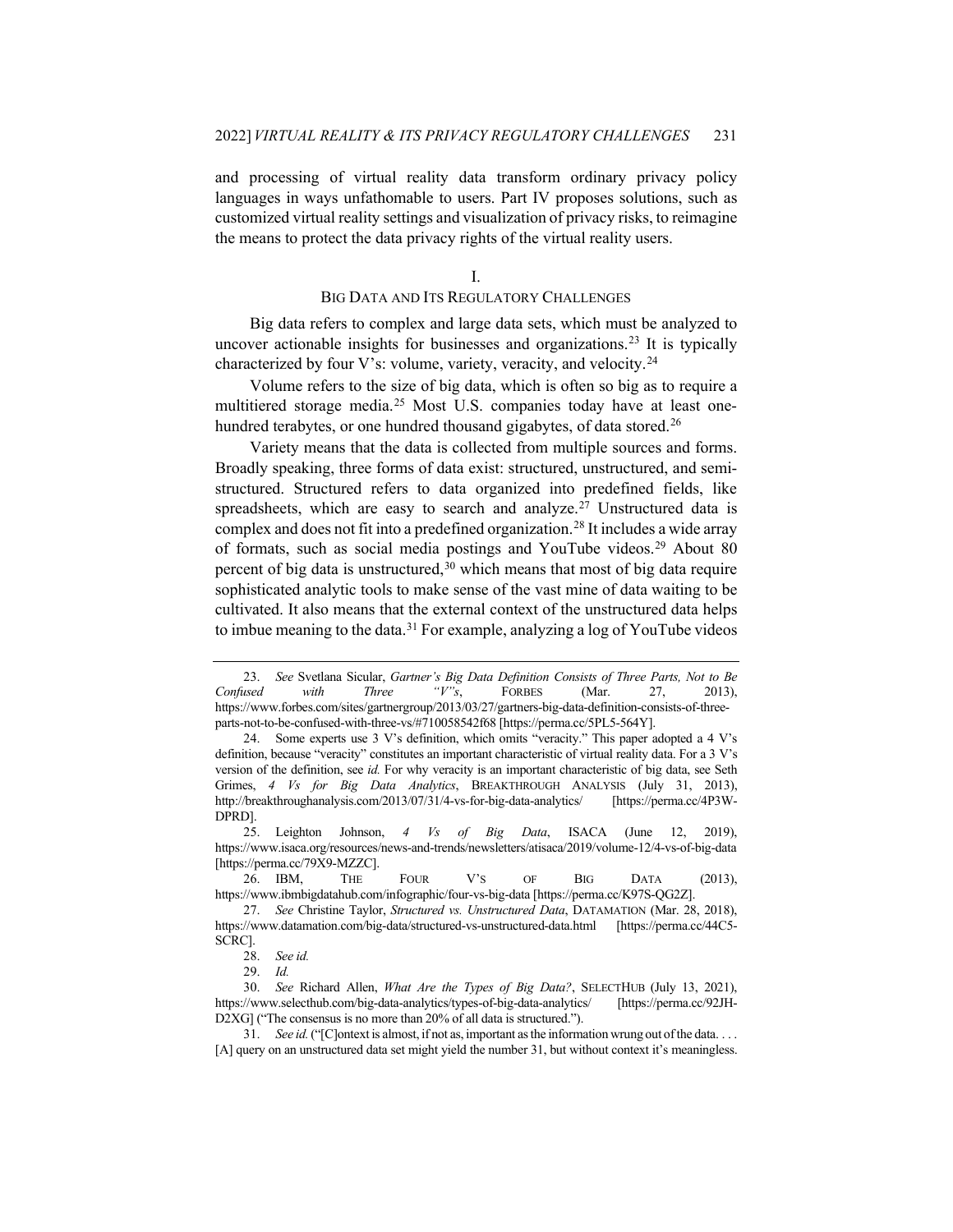streamed would become easier and result in more sophisticated insights if accompanied by demographics information and the time of the day.[32](#page-7-0)

The next element of the four V's is veracity, which refers to both the quality of data and its processing.[33](#page-7-1) Quality of data refers to its reliability and accuracy— more reliable data is relatively free of bias, inconsistency, and volatility.<sup>[34](#page-7-2)</sup> An example of a highly reliable data is a medical experiment or a trial that follows strict procedures for the control group.<sup>[35](#page-7-3)</sup>

The final element, velocity, refers to the speed at which the data is analyzed. This includes the speed of inputs, such as processing social media posts, and outputs, such as the processing required to create a report analyzing those posts.[36](#page-7-4) For example, the New York Stock Exchange processes one trilobite of trade information during each trading session.[37](#page-7-5)

The advantage of big data lies in predictive analysis: giving businesses and organizations actionable insights to make better decisions. Big data excavates patterns and meanings hidden from the human eye. For example, big data analysis can predict who would have Parkinson's disease based on analyzing subtle mouse tremors when clicking on website information.<sup>[38](#page-7-6)</sup> This information could be applied in many areas, ranging from health professionals providing tailored medical services to marketers targeting specific individuals. Because big data is like a gold mine yet to be explored, it is already a huge asset in the digital economy.[39](#page-7-7) The top five sources of big data include media, cloud, web, and IoT devices and databases.[40](#page-7-8) Media data analysis provides insights on consumer preferences and changing trends.[41](#page-7-9) IoT, which includes medical devices, video

<span id="page-7-1"></span>33. *Veracity: The Most Important "V" of Big Data*, GUTCHECK (Aug. 29, 2019), https://www.gutcheckit.com/blog/veracity-big-data-v/ [https://perma.cc/M3VV-WA5A].

34. *Id.*

It could be 'the number of days in a month, the amount of dollars a stock increased . . . , or the number of items sold today.' . . . The contextual aspect is what makes unstructured data ubiquitous in big data: merging internal data with external context makes it more meaningful.").

<span id="page-7-0"></span><sup>32.</sup> *See* Christina Newberry & Katie Sehl, *YouTube Analytics: How to Use Data to Grow Your Channel Faster*, HOOTSUITE (July 28, 2021), https://blog.hootsuite.com/youtube-analytics/ [https://perma.cc/DGZ8-KUHJ] (noting how YouTube video metrics data, such as audience demographics, traffic sources, and keywords, would bring actionable insights to refine marketing and content strategies of YouTube channels).

<span id="page-7-3"></span><span id="page-7-2"></span><sup>35.</sup> *The Four V's of Big Data: The 4 Characteristics of Big Data*, ENTERPRISE BIG DATA FRAMEWORK (Oct. 16, 2020), https://www.bigdataframework.org/four-vs-of-big-data/ [https://perma.cc/2RJ7-25XS].

<span id="page-7-4"></span><sup>36.</sup> *See* John Spacey, *5 Types of Data Velocity*, SIMPLICABLE (Nov. 29, 2017), https://simplicable.com/new/data-velocity [https://perma.cc/GH8T-MTQE].

<sup>37.</sup> IBM, *supra* not[e 26.](#page-6-9)

<span id="page-7-6"></span><span id="page-7-5"></span><sup>38.</sup> *See generally* Ryen W. White, P. Murali Doraiswamy & Eric Horvitz, *Detecting Neurodegenerative Disorders from Web Search Signals*, 1 NPJ DIGIT. MED., no. 8, 2018.

<span id="page-7-7"></span><sup>39.</sup> *See* Taylor, *supra* not[e 27](#page-6-10) (discussing the differences between structured and unstructured data and explaining how "[u]nstructured data analytics with machine-learning intelligence" can allow organizations to, among other things, "[g]ain new marketing intelligence").

<span id="page-7-9"></span><span id="page-7-8"></span><sup>40.</sup> Naveen Joshi, *Top 5 Sources of Big Data*, ALLERIN (Nov. 26, 2017), https://www.allerin.com/blog/top-5-sources-of-big-data [https://perma.cc/JFN3-H3XZ].

<sup>41.</sup> *Id.*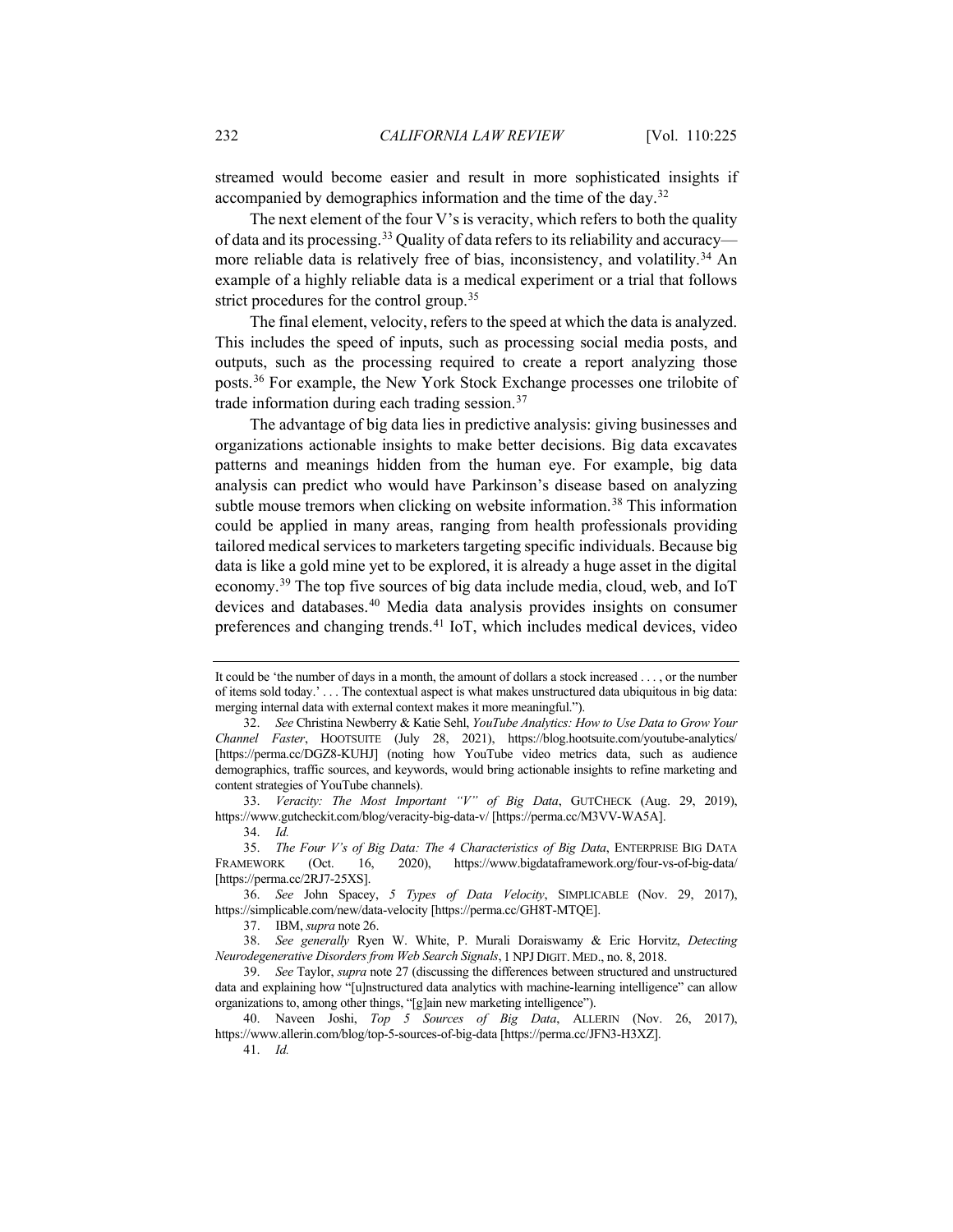games, vehicular processes, and cameras, is gaining traction.<sup>[42](#page-8-0)</sup> For example, a medical device collects real-time glucose insights for patients with diabetes, and uses the data points to analyze the connection between glucose levels, medication, and lifestyle choices.<sup>[43](#page-8-1)</sup>

Because big data's processing can reveal intimate information about individuals, many have criticized today's consent-based regulatory frameworks, such as the GDPR, as making faulty assumptions about big data.<sup>[44](#page-8-2)</sup> The current regulatory frameworks categorize types of data—such as personal data, sensitive data, non-identifying information—prior to its processing and require ex-ante consent to the processing.[45](#page-8-3) However, the data initially collected can change its nature over time as companies process that data.<sup>[46](#page-8-4)</sup> Non-sensitive data may be combined with other non-sensitive data to generate sensitive data. Moreover, even if not combined with other data, a set of data repeats the process of being anonymized and de-anonymized, depending on the purpose of the data analysis and use.[47](#page-8-5) Thus, the ex-ante consent and ex-post data regulatory analysis creates a gap between the data subject's understanding of their consent and the actual consequences of their consent.

#### <span id="page-8-8"></span>II.

#### VIRTUAL REALITY: EXAMINED THROUGH THREE V'S OF BIG DATA

For years, the advent of virtual reality has excited people across many different areas, such as education, healthcare, architecture, and even legal enforcement.[48](#page-8-6) The key defining feature of virtual reality is the experience of mental and spatial "presence" in a different world, ideally a presence so real that a user would perceive and behave as they would in the real world.[49](#page-8-7) The potential applications of this technology are limitless. Although virtual reality tech is primarily used for gaming as of now, some predict that it will impact anything

<sup>42.</sup> *Id.*

<span id="page-8-2"></span><span id="page-8-1"></span><span id="page-8-0"></span><sup>43.</sup> *See Big Data Predictive Analytics: The Future of Medical Devices*, MED. DEVICE NETWORK (Nov. 30, 2018), https://www.medicaldevice-network.com/comment/medical-deviceindustry-growth/ [https://perma.cc/N2R6-K8VH].

<sup>44.</sup> *See* Lenz, *supra* not[e 6,](#page-2-0) at 21.

<sup>45.</sup> *See* GDPR, *supra* not[e 9,](#page-3-7) art. 9.

<sup>46.</sup> Lenz, *supra* not[e 6,](#page-2-0) at 22.

<span id="page-8-5"></span><span id="page-8-4"></span><span id="page-8-3"></span><sup>47.</sup> *See* Bart van der Sloot & Sascha van Schendel, *Ten Questions for Future Regulation of Big Data: A Comparative and Empirical Legal Study*, 7 J.INTELL. PROP.INFO.TECH.&ELEC.COM. L. 110, 124 (2016).

<span id="page-8-6"></span><sup>48.</sup> *See* Sophie Thompson, *VR Applications: 21 Industries Already Using Virtual Reality*, VIRTUALSPEECH (Dec. 11, 2020), https://virtualspeech.com/blog/vr-applications [https://perma.cc/L7RE-3F9L].

<span id="page-8-7"></span><sup>49.</sup> *See* Devon Adams, Alseny Bah, Catherine Barwulor, Nureli Musaby, Kadeem Pitkin & Elissa M. Redmiles, *Ethics Emerging: The Story of Privacy and Security Perceptions in Virtual Reality*, *in* PROCEEDINGS OF THE FOURTEENTH SYMPOSIUM ON USABLE PRIVACY AND SECURITY 443, 448 (2018) ("[T]he majority of developers . . . mentioned that their primary goal was to facilitate and ensure a sense of 'presence.'").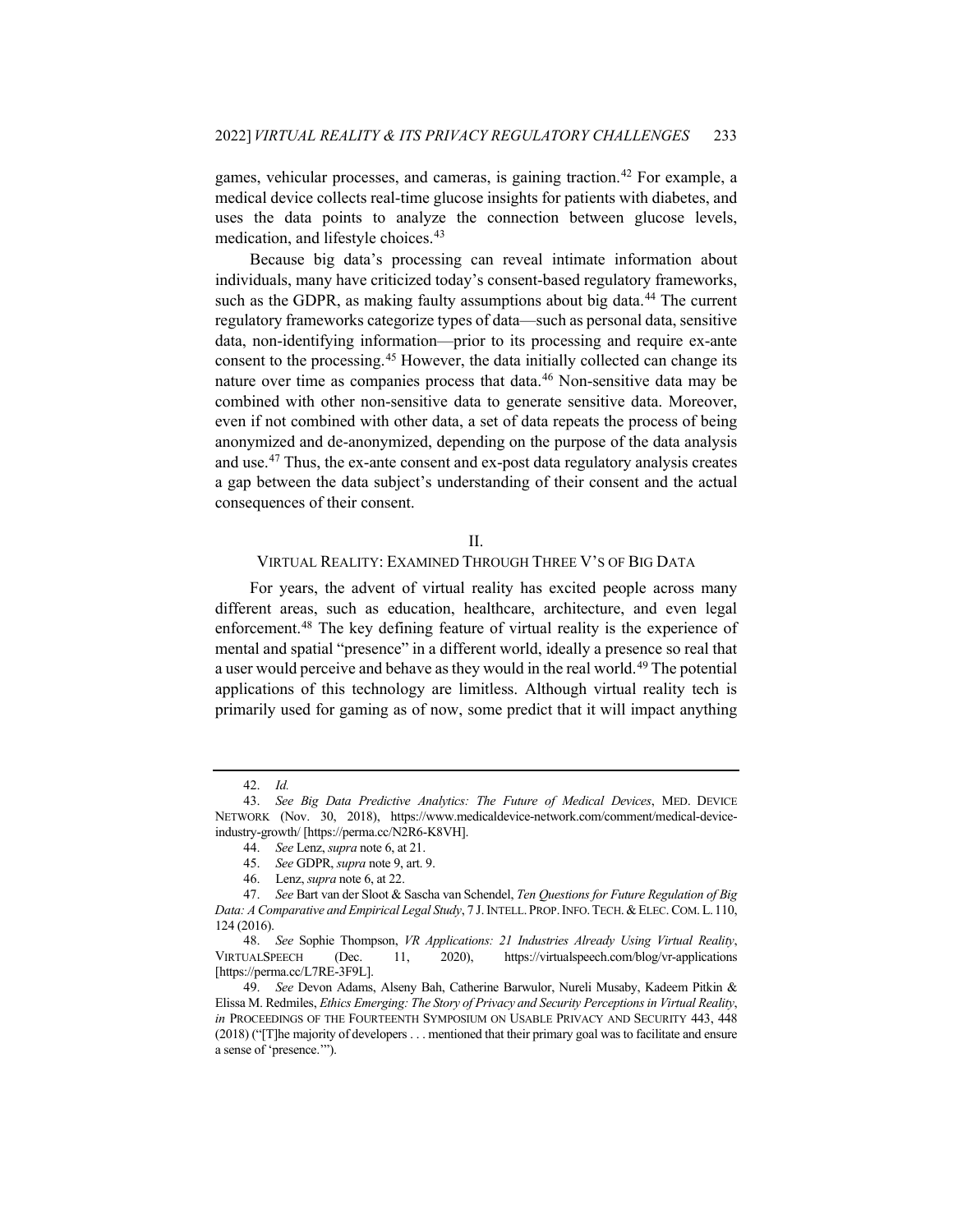that has a "spatial component" in the commercial sector.<sup>[50](#page-9-0)</sup> For example, workplaces are already introducing virtual reality for safety training simulation.[51](#page-9-1) Mark Zuckerberg stated that virtual reality "could change the future of social media interaction."[52](#page-9-2)

Virtual reality data—given its large volume and varied types of data that must be processed to create an immersive experience—is a form of big data. At the same time, it exacerbates the gap in user expectations more than other preexisting big data does, such as ones from web and health devices. To show how virtual reality data poses different challenges from other big data, this Section analyzes the characteristics of virtual reality data in terms of three V's of big data: variety, veracity, and velocity. This Note omits analysis for the "volume" element of the four V's. Although increases in volume may render virtual reality data more vulnerable to cybersecurity breaches, cybersecurity is not the focus of this Note.

This Note argues that data processed from virtual reality exacerbates the tension between big data and the GDPR in each of the three dimensions of big data—variety, veracity, and velocity. First, variety: virtual reality collects unprecedentedly in-depth and varied kinds of data, which may not reveal the users' identity in individual data sets but which can do so when varied data sets are taken in aggregate. This development exacerbates the already eroding boundary between identifying and non-identifying personal information. Second, veracity: virtual reality presents an enticing venue for scientific experiments, but this venue is fundamentally flawed because data subjects' behaviors in virtual reality can deviate from their real behaviors. Yet, such data can be used to profile and penalize users. Third, velocity: real-time processing of data in virtual reality could enable even more subtle forms of psychological persuasion of its users than is possible with other forms of big data.

## *A. "Variety" of Virtual Reality Data: Self-Sufficing Ecosystem*

Virtual reality is different from other digital realities, such as augmented or mixed reality, in that it aims to provide the experience of immersion, where the real world completely disappears from the user and the user is absorbed in a

<span id="page-9-0"></span><sup>50.</sup> Michel Martin, *Take a Peek Under the Helmet of Virtual Reality at SXSW*, NPR (Mar. 19, 2017), http://www.npr.org/2017/03/19/520752758/take-a-peek-underthe-helmet-of-virtual-reality-atsouth-by-southwest [https://perma.cc/N26D-5AB6].

<span id="page-9-1"></span><sup>51.</sup> *See, e.g.*, Maria Korolov, *The Real Risks of Virtual Reality*, RISK MGMT. MAG. (Oct. 1, 2014), http://www.rmmagazine.com/2014/10/01/the-real-risks-of-virtual-reality/ [https://perma.cc/QV5Y-TE8P] ("[E]ven though the Oculus Rift and similar devices have not hit the market yet, companies are already using virtual reality for training, simulations, manufacturing prototypes and marketing. Insurer Travelers, for example, has developed a virtual warehouse using the Oculus Rift to teach workplace safety strategies.").

<span id="page-9-2"></span><sup>52.</sup> Crystal Nwaneri, *Ready Lawyer One: Legal Issues in the Innovation of Virtual Reality*, 30 HARV. J.L. & TECH. 601, 606 (2017).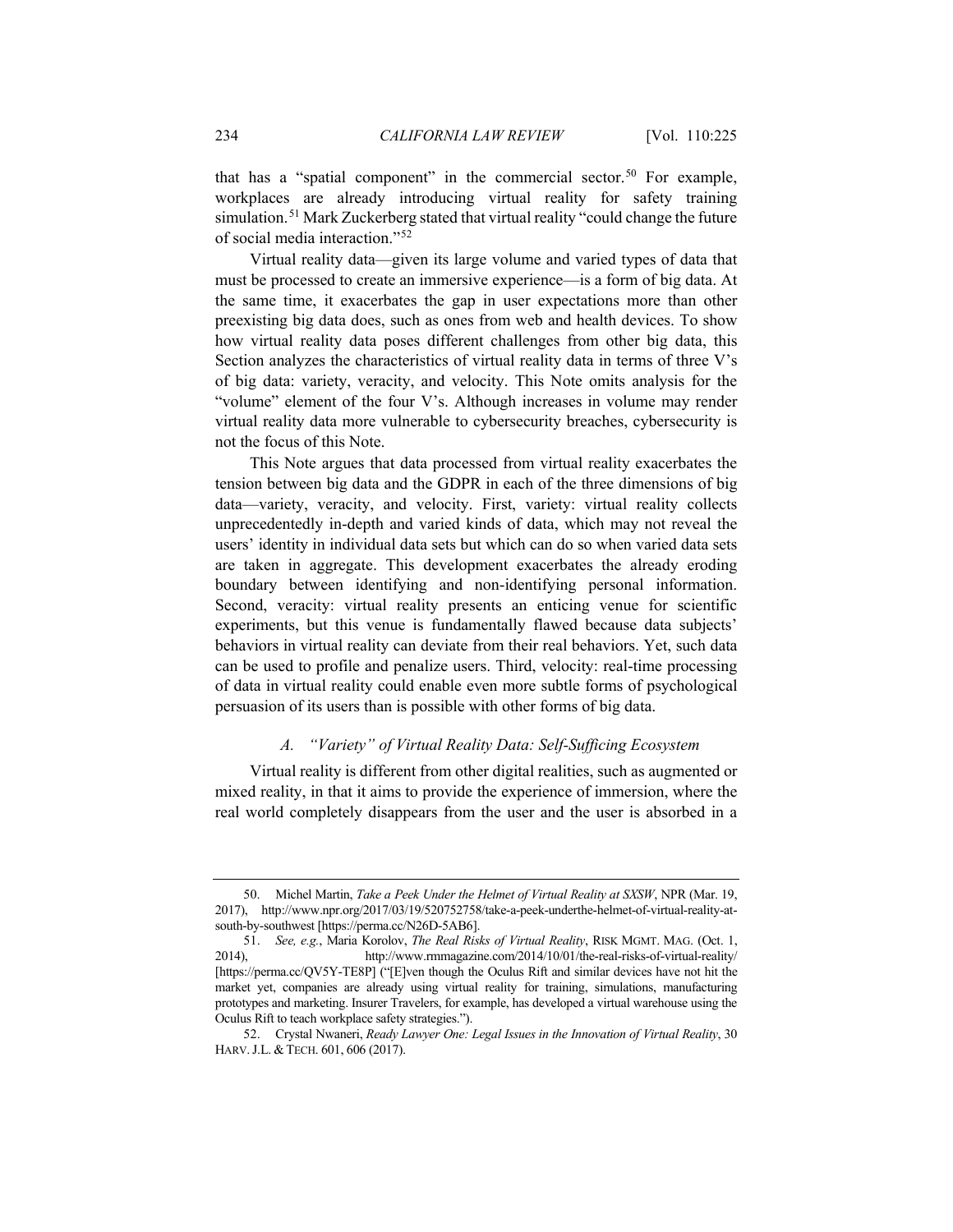<span id="page-10-8"></span>different world.<sup>[53](#page-10-0)</sup> Immersion also means that the user is not only present in the different world but also interacts with it and affects changes. For example, they can pick up a virtual object, throw it, and engage with people within the virtual reality.[54](#page-10-1)

Data collected from virtual reality can be divided into two categories. First, virtual reality collects many kinds of physiological data needed to create an immersive experience for their users.<sup>[55](#page-10-2)</sup> For instance, as a user moves and changes their body position, the user's viewing angles to the virtual reality scene must change as well, just like in the real world.<sup>[56](#page-10-3)</sup> In order to accomplish this responsiveness, virtual reality headsets have motion detector sensors attached; the sensors detect the user's body position in space and even provide haptic, or touch, feedback.<sup>[57](#page-10-4)</sup> They also collect biometrically-derived data about one's gaze, gait, and head and body movement.[58](#page-10-5) For example, hand tracking—which allows users to manipulate virtual objects—is becoming a standard feature.<sup>[59](#page-10-6)</sup>

Second, virtual reality collects data on how the users behave in an immersive virtual world, such as how they interact with other users and perform game tasks.<sup>[60](#page-10-7)</sup> In short, virtual reality collects comprehensive information on how the user's body and mind respond to virtual stimuli.

<span id="page-10-2"></span>55. *See* Cipresso et al., *supra* not[e 5,](#page-2-9) at 3 (describing technologies, such as "tracking devices as bend-sending gloves that detect the fingers movements, postures and gestures, or pinch gloves that detect the fingers movements, and trackers able to follow the user's movements in the physical world and translate them in the virtual environment").

<span id="page-10-0"></span><sup>53.</sup> *See* Patrick Hehn, Dariah Lutsch & Frank Pessel, *Inducing Context with Immersive Technologies in Sensory Consumer Testing*, *in* CONTEXT: THE EFFECTS OF ENVIRONMENT ON PRODUCT DESIGN AND EVALUATION 475, 476 (Herbert L. Meiselman ed., 2019) ("Everything in between can be called mixed or merged reality. The real environment disappears completely in the virtual environment (virtual reality) while in augmented reality, the portion of the real environment predominates.").

<span id="page-10-1"></span><sup>54.</sup> *See, e.g.*, Kel Smith, *Virtual Reality, Universal Life*, *in* DIGITAL OUTCASTS: MOVING TECHNOLOGY FORWARD WITHOUT LEAVING PEOPLE BEHIND 157, 166 (2013) ("Haptic devices offer players the ability to hold and pick up virtual objects, with an effect realistic enough to simulate weight and texture."); *id.* at 179 ("For people who suddenly become sequestered from their community of support, virtual worlds provide an immediacy and presence that other digital vehicles (such as email) simply cannot match. What participants discover is that the community has found and welcomed them, offering a shared space that is powerfully compelling.").

<span id="page-10-3"></span><sup>56.</sup> *See id.* at 2 (explaining that virtual reality creates an immersive experience by using sensory devices such as head mounted displays (HMDs) that enhance a user's view of the virtual environment by capturing the user's head movement).

<sup>57.</sup> *See* O'Brolcháin et al., *supra* not[e 5,](#page-2-9) at 3–4; Cipresso et al., *supra* not[e 5,](#page-2-9) at 3.

<span id="page-10-5"></span><span id="page-10-4"></span><sup>58.</sup> *See* Cipresso et al., *supra* not[e 5,](#page-2-9) at 2 (describing that "VR relies on a 3D, stereoscopic headtracker displays, hand/body tracking and binaural sound").

<span id="page-10-6"></span><sup>59.</sup> *See Oculus Touch Launches Today!*, OCULUS BLOG (Dec. 6, 2016), https://www.oculus.com/blog/oculus-touch-launches-today/ [https://perma.cc/3XWD-TMCN].

<span id="page-10-7"></span><sup>60.</sup> *See* Cipresso et al., *supra* note [5,](#page-2-9) at 2 ("Currently, videogames supported by VR tools are more popular than the past, and they represent valuables, work-related tools for neuroscientists, psychologists, biologists, and other researchers as well. Indeed, for example, one of the main research purposes lies from navigation studies that include complex experiments that could be done in a laboratory by using VR, whereas, without VR, the researchers would have to go directly into the field, possibly with limited use of intervention.").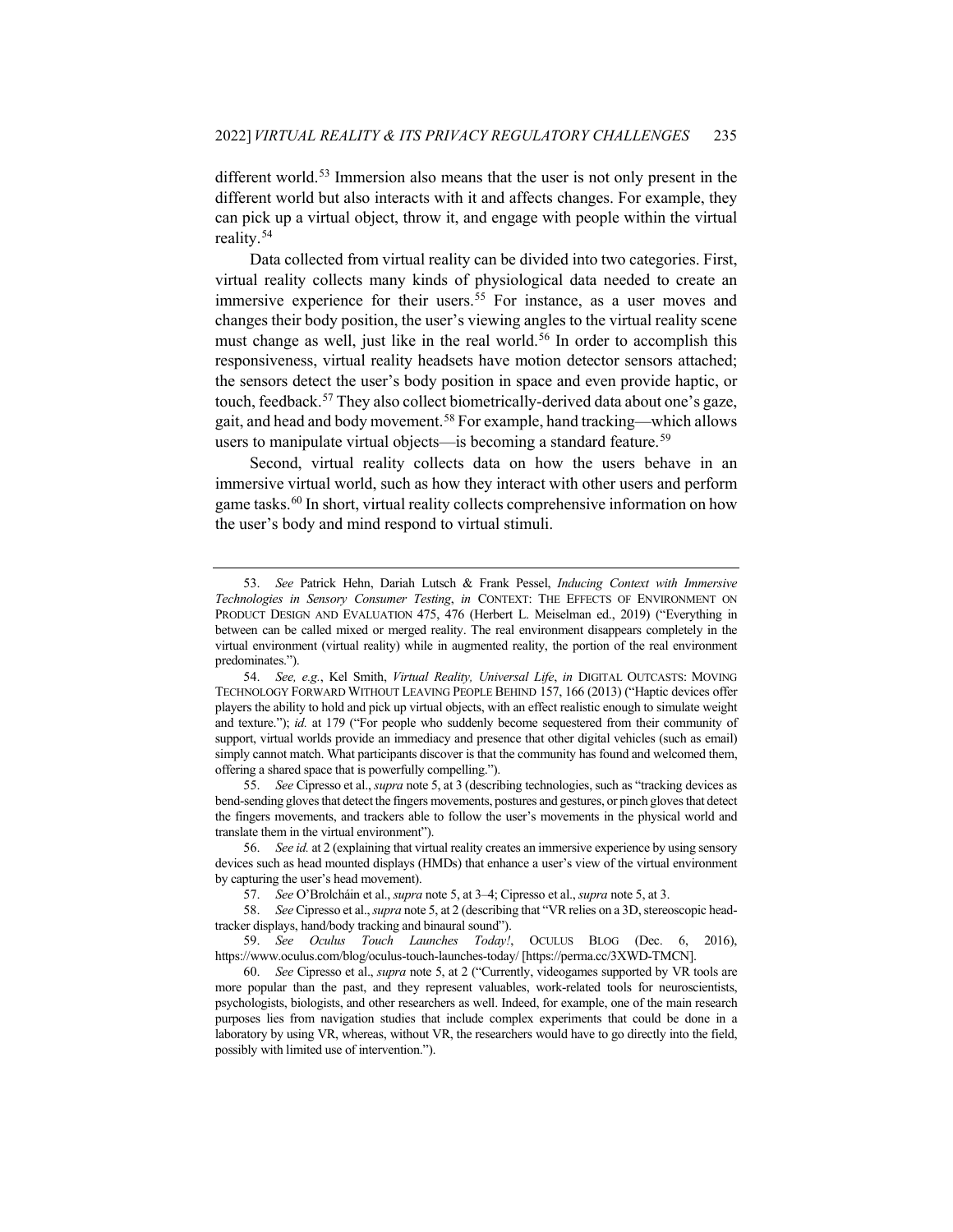This x-ray-like data gathered from virtual reality redefines the meaning of "variety" in big data. Although the data comes in varied forms, it is still orderly, amenable to aggregate analysis. Previously, the term "variety" accentuated the unordered, messy nature of multiple forms of data, which are not readily integrated or processed.<sup>[61](#page-11-0)</sup> For example, understanding the meaning of a phone log is difficult, because the external context of such calls—such as the person's mood at the time—may not be readily accessible.

Thus, companies had to engage in data trading to supplement their internally-collected data with data that provides external context to derive a meaningful analysis.[62](#page-11-1) Companies engage in data trading by first identifying who has the data the company needs, negotiating the value of the data, and drafting an agreement.<sup>[63](#page-11-2)</sup> Yet, data trading poses many hurdles. Because data is considered proprietary, many companies are reluctant to trade their data.<sup>[64](#page-11-3)</sup> Even if they do decide to trade, companies need to ensure that such trading would comply with data transfer regulations.<sup>[65](#page-11-4)</sup>

Given these hurdles in data trading, the advantage of virtual reality data is that the data processed is so extensive that the virtual reality providers would have less need to engage in data trading. This is because virtual reality operates as its own closed world: what is considered a typical "external" context is happening internally in virtual reality. For example, the context of each person's movement, such as a task at hand or interaction with others, is collected with other physiological information.[66](#page-11-5) This immersive nature of virtual reality allows it to collect its own self-sufficing ecosystem of data, where the data can be analyzed without needing additional context.

<span id="page-11-6"></span>The fact that virtual reality providers do not need to engage in data trading enables easier data analysis and expands the scope of possible inferences, which muddies the boundary between identifying and non-identifying personal information. Individually, the data collected from virtual reality is not any more revealing compared to big data from other platforms, such as various health monitoring devices like Fitbit that track and monitor our heart rate and sleeping

<span id="page-11-0"></span><sup>61.</sup> *See* Edd Dumbill, *Volume, Velocity, Variety: What You Need to Know About Big Data*, FORBES (Jan. 19, 2012), https://www.forbes.com/sites/oreillymedia/2012/01/19/volume-velocityvariety-what-you-need-to-know-about-big-data/#520b0c171b6d [https://perma.cc/JVD4-TVVH].

<span id="page-11-1"></span><sup>62.</sup> *See* George Bailey, *The Key to Unlocking the Power of AI: Data Trading*, FORBES (Mar. 31, 2019), https://www.forbes.com/sites/georgebailey1/2019/03/31/the-key-to-unlocking-the-powerof-ai-data-trading/#33ee86a03bf2 [https://perma.cc/S9TH-2DGQ].

<sup>63.</sup> *See id.*

<span id="page-11-3"></span><span id="page-11-2"></span><sup>64.</sup> *Id.* ("Based on our interviews with business leaders, most companies are frustrated by the lack of data sharing with their customers and suppliers. Of course, one issue is the desire to protect proprietary data and not lose a competitive advantage.").

<sup>65.</sup> *See, e.g.*, GDPR, *supra* not[e 9,](#page-3-7) art. 44.

<span id="page-11-5"></span><span id="page-11-4"></span><sup>66.</sup> *See* Sol Rogers, *Seven Reasons Why Eye-Tracking Will Fundamentally Change VR*, FORBES (Feb. 5, 2019), https://www.forbes.com/sites/solrogers/2019/02/05/seven-reasons-why-eye-trackingwill-fundamentally-change-vr/?sh=2588e66b3459 [https://perma.cc/68TC-XHXN] (explaining how tracking a virtual reality user's eye movements would measure how a user reacts to what they are seeing, thereby drawing powerful actionable marketing insights).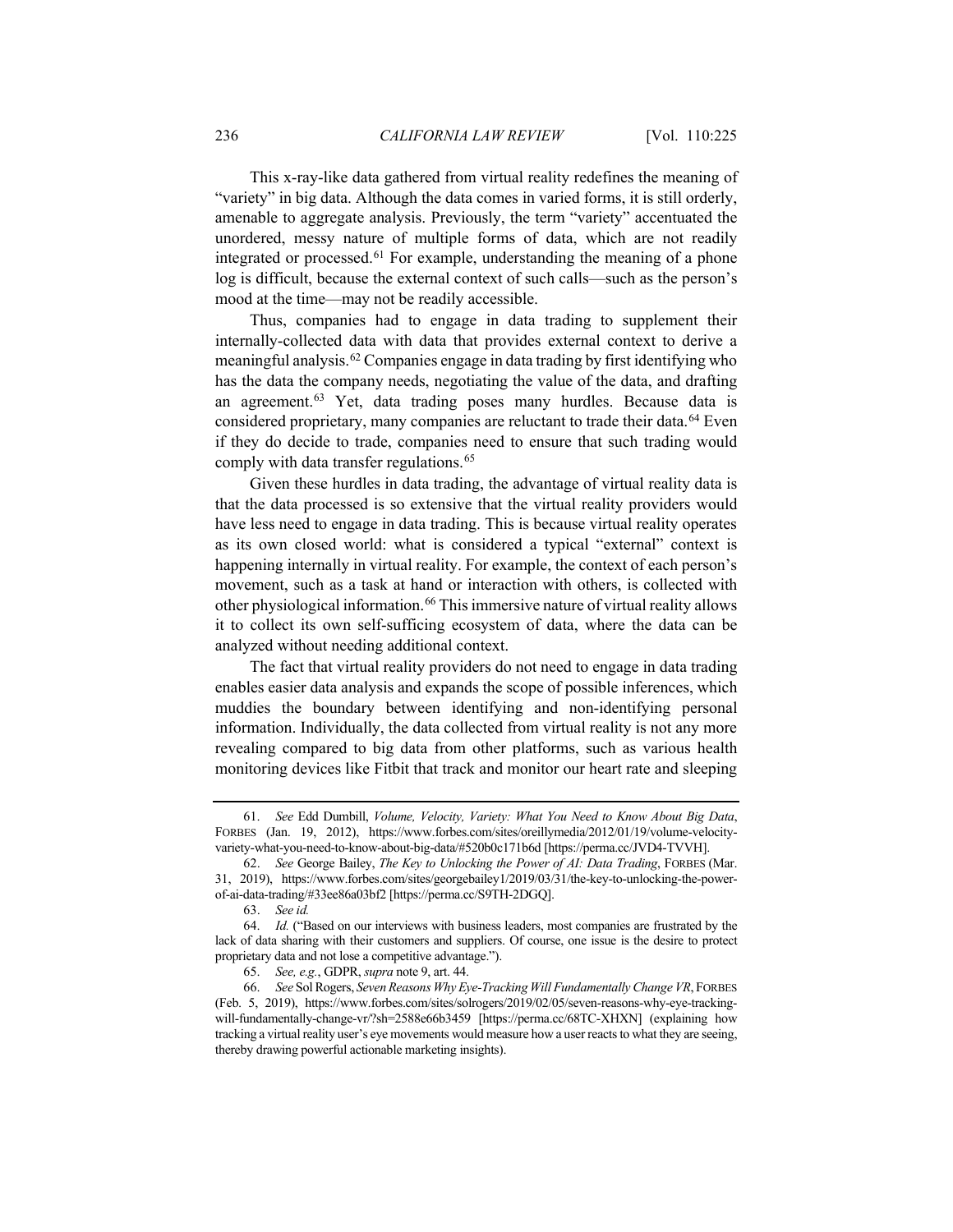patterns.[67](#page-12-0) However, the physiological and behavioral data from virtual reality as an aggregate—can form a "kinematic fingerprint," identifying an individual just as a fingerprint would.<sup>[68](#page-12-1)</sup> For example, movement of a joint alone cannot identify an individual, but a collection of body movements, of "how one moves, coordinates and uses body segments in relation to each other[,]" can identify an individual at 60 percent accuracy rate.<sup>[69](#page-12-2)</sup>

## <span id="page-12-8"></span>*B. "Veracity" of Virtual Reality Data: Reliable at the Expense of Some*

Although virtual reality data processing can reveal insightful information about each user, the data may be fundamentally flawed. On the one hand, virtual reality provides a perfect venue for experiments. Engineers create virtual reality, aiming to simulate a world for users to engage in "targeted behavior,"[70](#page-12-3) for entertainment, such as flying, walking, and exploring. To induce users to fly, engineers can program the same repeated sequence for all participants, such as the course of flying, obstacles faced, and duration.<sup>[71](#page-12-4)</sup> Virtual reality operates as a controlled, lab-like world, where the world itself functions as an independent variable and the users as experiment subjects or dependent variables. This kind of experiment—on how users physically, psychologically, and behaviorally respond to the task in virtual reality—allows data analysists to draw insights and inferences about users' responses in general and about each individual's tendencies.[72](#page-12-5) Researchers are already taking advantage of virtual reality to run experiments. For example, a medical research team experimented to identify children with Autism Spectrum Disorder by having the subjects participate in virtual reality activities and analyzing the children's body movements.<sup>[73](#page-12-6)</sup> The team simulated a city-street interaction—that "identically repeated three times"—for each of the children.<sup>[74](#page-12-7)</sup> The participants were instructed to imitate an

<span id="page-12-0"></span><sup>67.</sup> *See Mobile Devices Driving Unprecedented Growth in Self-Monitoring Technologies Markets, According to BCC Research*, BCC RSCH. (June 29, 2015), https://www.bccresearch.com/pressroom/hlc/mobile-devices-driving-unprecedented-growth-in-selfmonitoring-technologies-markets [https://perma.cc/H3RF-AYT2].

<span id="page-12-1"></span><sup>68.</sup> Michael Madary & Thomas K. Metzinger, *Real Virtuality: A Code of Ethical Conduct. Recommendations for Good Scientific Practice and the Consumers of VR-Technology*, 3 FRONTIERS ROBOTICS & AI, no. 3, 2016, at 1, 12.

<span id="page-12-2"></span><sup>69.</sup> Specifically, the study had a 63.55 percent accuracy rate in identifying the individual by having them point at a target; 49.67 percent for walking. Ken Pfeuffer, Matthias J. Geiger, Sarah Prange, Lukas Mecke, Daniel Buschek & Florian Alt, *Behavioural Biometrics in VR: Identifying People from Body Motion and Relations in Virtual Reality*, *in* CHI 2019: PROCEEDINGS OF THE 2019 CHI CONFERENCE ON HUMAN FACTORS IN COMPUTER SYSTEMS, Paper no. 110, at 9 (2019).

<sup>70.</sup> Hehn et al., *supra* not[e 53,](#page-10-8) at 475.

<span id="page-12-7"></span><span id="page-12-6"></span><span id="page-12-5"></span><span id="page-12-4"></span><span id="page-12-3"></span><sup>71.</sup> *See, e.g.*, Mariano Alcañiz Raya, Javier Marin-Morales, Maria Eleonora Minissi, Gonzalo Teruel Garcia, Luis Abad & Irene Alice Chicchi Giglioli, *Machine Learning and Virtual Reality on Body Movements' Behaviors to Classify Children with Autism Spectrum Disorder*, 9 J.CLINICAL MED., no. 1260,May 2020, at 6 (explaining how the research team developed the experiment by using identical VR program sequence for each child).

<sup>72.</sup> *See id.*

<sup>73.</sup> *Id.* at 5.

<sup>74.</sup> *Id.* at 6.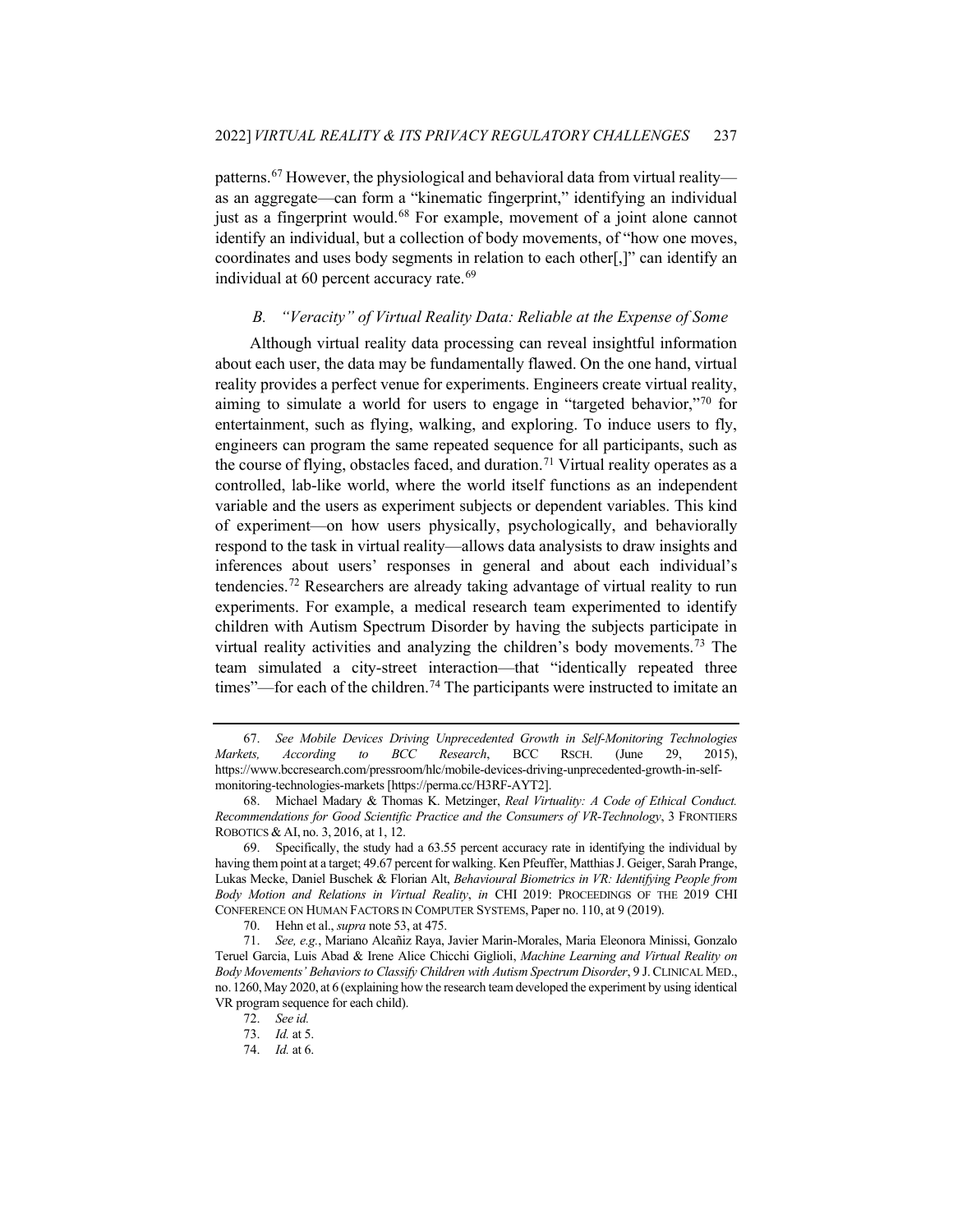avatar's actions, such as disco dancing.[75](#page-13-0) By analyzing children's joint movements, the research team found that autistic children presented larger body movements than neurotypical children, identifying autistic children with an 80 percent or higher success rate.[76](#page-13-1)

Although virtual reality may provide a perfect *procedural* ground for experiments, users in virtual reality may also behave differently from how they would in real life. "Virtual" in the virtual reality means "almost"—almost, but not quite the actual reality.<sup>[77](#page-13-2)</sup> Virtual reality provides an immersive experience by "manipulating perception via false sensory cues."[78](#page-13-3) A team at Oxford recently conducted research on how real the dangers in virtual reality feel to its participants.[79](#page-13-4) When told to jump off the virtual cliff, the participants felt "real physical fear, sweaty palms, and a racing heart.["80](#page-13-5) Only one in ten mustered the courage to jump off the cliff; those who did felt a "sensation akin to physical pain."[81](#page-13-6) Although the experiment shows how closely virtual reality can mimic experiences in real life, no one in real life—if told to jump off the deadly cliff would do so if they had the will to continue living. The fact that one in ten managed to jump off the virtual cliff indicates that some people's behavior would differ in real life. This behavioral deviation is also demonstrated in other research, which showcases those who do not vote in real life are politically active in virtual reality.[82](#page-13-7) The level of deviation is likely also context-dependent, which poses a challenge in even identifying the kind of person who would behave differently in a particular situation.

Therefore, virtual reality data analysis could be both highly accurate thanks to its lab-like environment and highly inaccurate regarding some people whose behavior deviates in virtual reality. The latter group could be harmed by having inaccurate inferences drawn about them. An example of such harm could be a potential reduction in employment prospects. A candidate could be harmed if an employer chooses not to hire them because of an incorrect behavioral inference drawn about them based on how they behave in the virtual world.<sup>[83](#page-13-8)</sup>

<span id="page-13-9"></span><sup>75.</sup> *Id.* at 6–7.

<sup>76.</sup> *Id.* at 13.

<span id="page-13-3"></span><span id="page-13-2"></span><span id="page-13-1"></span><span id="page-13-0"></span><sup>77.</sup> William Safire, *ON LANGUAGE; Virtual Reality*, N.Y. TIMES (Sept. 13, 1992), https://www.nytimes.com/1992/09/13/magazine/on-language-virtual-reality.html? [https://perma.cc/D9W5-9BYD].

<sup>78.</sup> Gilad Yadin, *Virtual Reality Surveillance*, 35 CARDOZO ARTS & ENT. L.J. 707, 726 (2017).

<sup>79.</sup> *See id.* at 728.

<sup>80.</sup> *Id.*

<sup>81.</sup> *Id.*

<span id="page-13-7"></span><span id="page-13-6"></span><span id="page-13-5"></span><span id="page-13-4"></span><sup>82.</sup> *See* Sherry Turkle, *Virtual Reality, Psychology of*, INT'L ENCYC. SOC. & BEHAV. SCI. 16214, 16217 (2001).

<span id="page-13-8"></span><sup>83.</sup> *See, e.g.*, *How to Use Virtual Reality and AI in Recruitment: Part 2*, VIRTI (July 16, 2021), https://insights.virti.com/how-to-use-virtual-reality-and-ai-in-recruitment-part-2/

<sup>[</sup>https://perma.cc/42FQ-5JQA] (describing how virtual reality can transform the hiring process by examining how candidates navigate a virtual environment and interact with digitized customers and evaluating candidates' ability to synthesize information)*.*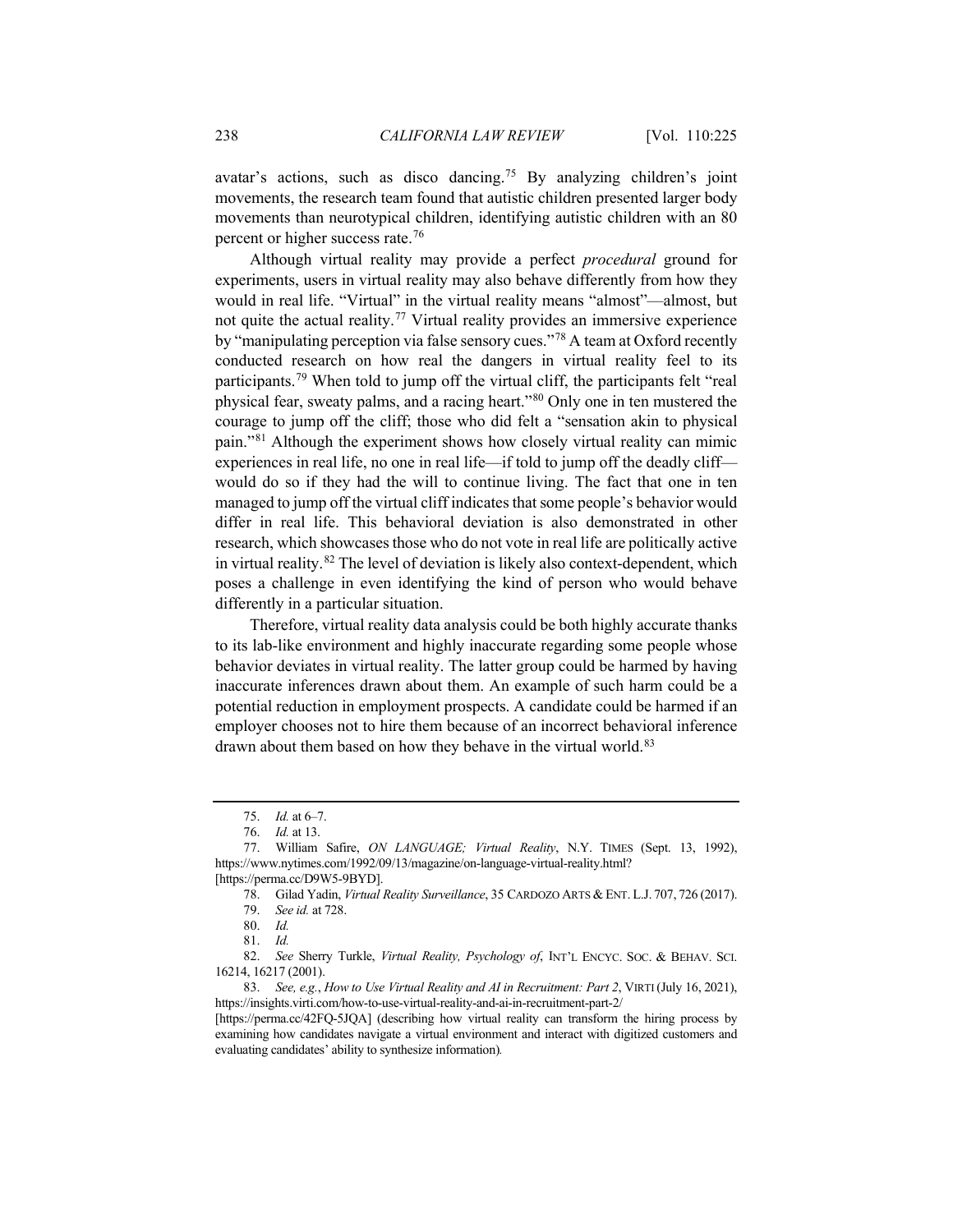Moreover, even if virtual reality data inferences are accurate, the depth and breadth of possible inferences about individuals aggravate the problem of "penalty based on propensity," or profiling people based on what big data suggests that they are likely to do or develop.<sup>[84](#page-14-0)</sup>

## *C. "Velocity" of Virtual Reality Data: Real-Time Processing*

Another distinguishing feature of virtual reality data is its high velocity, or the speed at which the data is analyzed. To provide a seamless immersive experience, virtual reality providers must process certain data, such as body movement, in real time, so that the users' avatars can accurately reflect the users' current physiological manifestations. Virtual reality service providers will soon be able to customize the users' experience based on real-time understanding of each user's emotional and physiological state.<sup>[85](#page-14-1)</sup> This real-time interaction between data processing and users enables new techniques of subtle psychological persuasions.

One value of big data is its analytic power to psychologically persuade people. A Chief Data Scientist of a Silicon Valley company said that the goal of big data predictive analysis is "to change people's actual behavior at scale . . . . We can capture their behaviors, identify good and bad behaviors, and develop ways to reward the good and punish the bad."<sup>[86](#page-14-2)</sup> A research study has already shown that social networks such as Facebook can create a massive-scale emotional contagion.<sup>[87](#page-14-3)</sup> For example, when a research study reduced positive words in Facebook's news feeds, the users viewing the news feeds posted status updates with fewer positive words and more negative words.<sup>[88](#page-14-4)</sup> Emotions can be transferred to others, and people can "experience the same emotions without their awareness."[89](#page-14-5) Psychological targeting in a social media platform is becoming an effective instrument for digital mass persuasion as a way to influence voters and consumers.<sup>[90](#page-14-6)</sup>

<span id="page-14-0"></span><sup>84.</sup> *See* Shitong Cao & Ajay K. Manrai, *Big Data in Marketing & Retailing*, 1 J. INT'L & INTERDISC. BUS. RSCH. 23, 28–29 (2014).

<span id="page-14-1"></span><sup>85.</sup> *See, e.g.*, Lee Roth, *How IoT Can Improve the Shopper's Experience*, CLARITY CONSULTING BLOG (Jan. 20, 2017), https://blogs.claritycon.com/how-iot-can-improve-the-shoppersexperience-e54a538d0e7e [https://perma.cc/9ZNW-M3Q8] (describing a smart shelf that changes its display based on shopper "linger time," demographics, and visual focus).

<span id="page-14-2"></span><sup>86.</sup> Bruce Sterling, *Shoshanna Zuboff Condemning Google "Surveillance Capitalism*,*"* WIRED (Mar. 8, 2016), https://www.wired.com/beyond-the-beyond/2016/03/shoshanna-zuboff-condemninggoogle-surveillance-capitalism/ [https://perma.cc/MWM9-TQWB].

<span id="page-14-3"></span><sup>87.</sup> *See* Adam D. I. Kramer, Jamie E. Guillory & Jeffrey T. Hancock, *Experimental Evidence of Massive-Scale Emotional Contagion Through Social Networks*, 111 PROC. NAT'L ACAD. SCI. 8788 (2014).

<sup>88.</sup> *Id.* at 8788.

<sup>89.</sup> *Id.*

<span id="page-14-6"></span><span id="page-14-5"></span><span id="page-14-4"></span><sup>90.</sup> *See* Edmund L. Andrews, *The Science Behind Cambridge Analytica: Does Psychological Profiling Work?*, INSIGHTS STAN.BUS. (Apr. 12, 2018), https://www.gsb.stanford.edu/insights/sciencebehind-cambridge-analytica-does-psychological-profiling-work [https://perma.cc/58ZM-VQLC].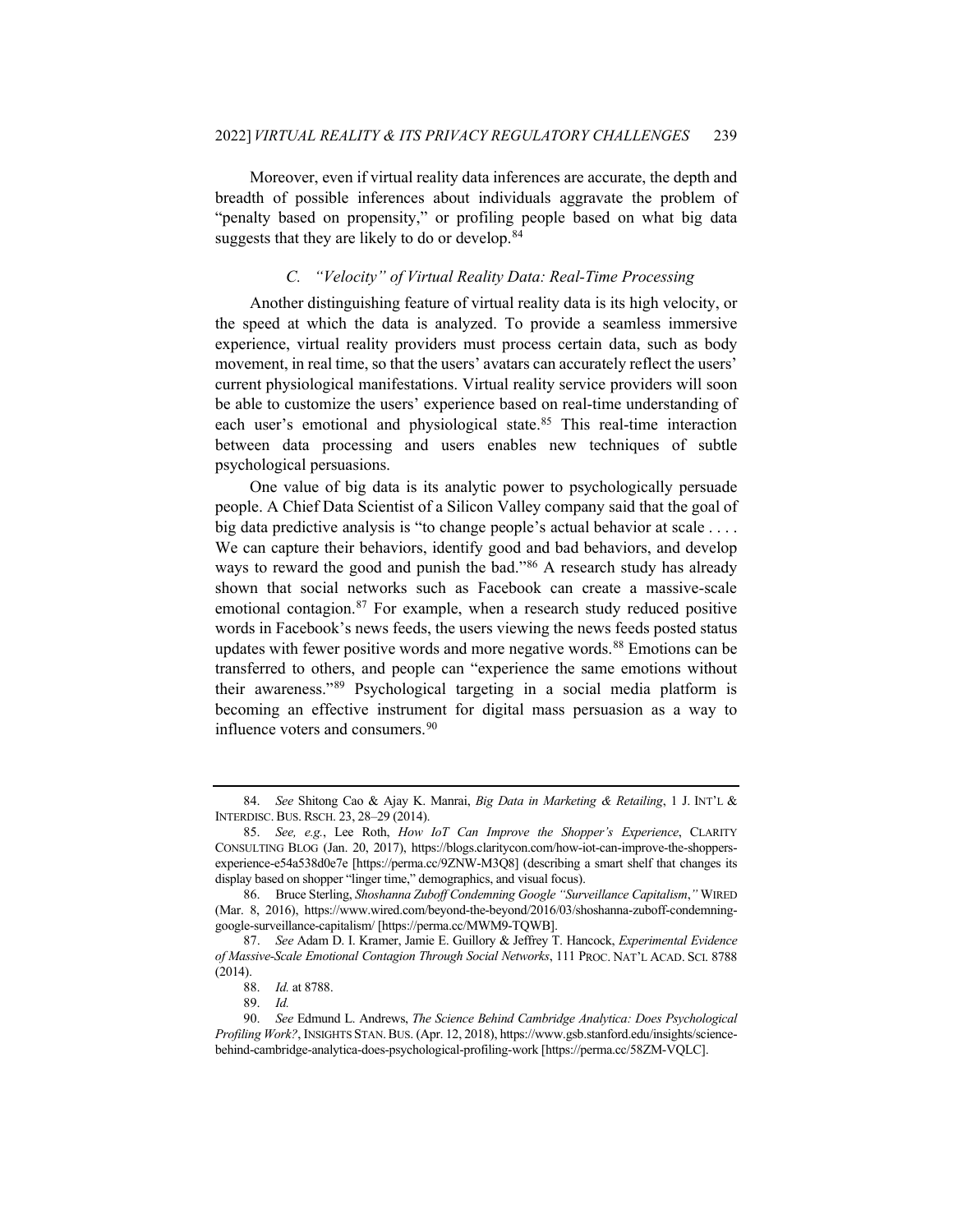Virtual reality's real-time processing of data overcomes two current limitations in psychologically persuading people. The first limitation is that the psychological meaning of certain digital footprints and its relationship to specific psychological traits change over time.<sup>[91](#page-15-0)</sup> Delayed processing of such data may result in inaccuracies in assessing people's psychological traits.<sup>[92](#page-15-1)</sup> For example, what the TV show *Game of Thrones* indicates about its viewers' personalities in  $2011$  is quite different from what it does now.<sup>93</sup> Although the television series *Game of Thrones*, when it debuted in 2011, may have indicated that its viewers were more likely to be introverted than extroverted because the show was yet to be popular, the TV show has lost its value as such an indication of psychological traits, given its mainstream status now.[94](#page-15-3) Virtual reality helps to overcome this challenge in gathering accurate, actionable insights from delayed processing by doing so in real-time with the most up-to-date meaning.

The second limitation is the depth and sophistication of targeted advertising based on consumer behaviors. Targeted advertising is a form of digital advertising that focuses on specific interests, preferences, and traits of a customer.[95](#page-15-4) Advertisers collect this information by tracking customers' activities on the internet and mobile applications.<sup>[96](#page-15-5)</sup> Although social network services such as Facebook and Instagram host targeted advertisements based on the users' recently visited websites or purchase histories, these advertisements do not go beyond targeting a specific brand and items or targeting customers based on broad interest areas or characteristics like age, gender, and products of interest.<sup>[97](#page-15-6)</sup> For example, an online advertising company partnering with a retail clothing website would assign an ID to a customer who visits the retail clothing company's website.<sup>[98](#page-15-7)</sup> Then the online advertising company would assign an ID to that customer, categorizing the customer based on characteristics inferred from the purchase history—age group, gender, and types of clothes purchased.<sup>[99](#page-15-8)</sup>

Virtual reality data would allow companies to produce even more sophisticated and subtle targeted advertisements. For example, virtual reality providers could insert appetizing foods into a virtual reality scene to increase a

<span id="page-15-0"></span><sup>91.</sup> *See* Sandra C. Matz, Michal Kosinski, Gideon Nave & David J. Stillwell, *Psychological Targeting as an Effective Approach to Digital Mass Persuasion*, 114 PROC. NAT'L ACAD. SCI. 12714, 12717 (2017).

<sup>92.</sup> *Id.*

<sup>93.</sup> *Id.*

<sup>94.</sup> *Id.*

<span id="page-15-4"></span><span id="page-15-3"></span><span id="page-15-2"></span><span id="page-15-1"></span><sup>95.</sup> *What Is Targeted Advertising?*, GCFGLOBAL, https://edu.gcfglobal.org/en/thenow/what-istargeted-advertising/1/ [https://perma.cc/9APD-XV2T].

<sup>96.</sup> *Id.*

<span id="page-15-6"></span><span id="page-15-5"></span><sup>97.</sup> *Understanding Online Advertising*, NETWORK ADVISING INITIATIVE, https://www.networkadvertising.org/understanding-online-advertising/how-does-it-

work/https://www.networkadvertising.org/understanding-online-advertising/how-does-it-work/ [https://perma.cc/8CWH-KLRT] (describing how individual customers are placed into interest category

<span id="page-15-8"></span><span id="page-15-7"></span>groups, based on the types of websites visited, their demographics, preferences, and purchase histories). 98. *Id.*

<sup>99.</sup> *See id.*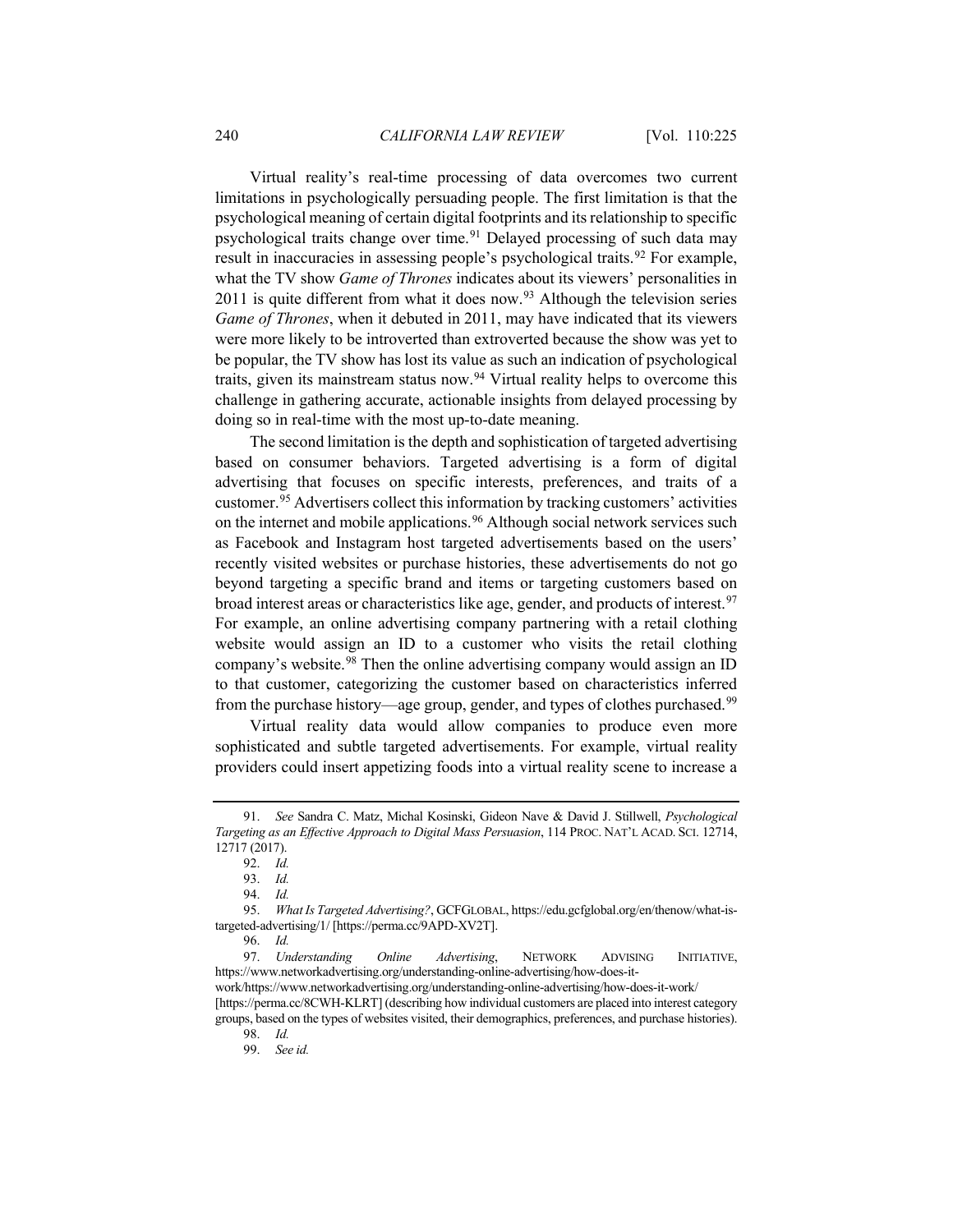user's appetite and then feature a targeted advertisement of a restaurant.<sup>[100](#page-16-0)</sup> Moreover, using the physiological detectors in the virtual reality headset, the virtual reality providers could infer each user's real-time mood, spot a vulnerability, and suggest an advertisement that capitalizes on the vulnerability. In other words, advertisements within virtual reality would go a step beyond other social media networks because virtual reality data enables the providers to not only respond to real-time mood of the users but also proactively create certain moods as a subtle form of psychological persuasion.

In sum, virtual reality data has three unique theoretical capacities. First, it can form a self-sufficing data ecosystem, which reduces the need for cumbersome data trading to supplement data for accurate data analysis. Second, given that virtual reality functions as an ideal lab for experiments, virtual reality data is likely to be perceived in the data market as more accurate than other data. However, virtual reality data can nonetheless be distorted because people's behaviors in virtual reality may deviate from reality. Finally, virtual reality data, if processed and applied real-time, allows for more subtle forms of psychological persuasions of virtual reality users.

#### III.

#### CHALLENGES IN REGULATING VR DATA

Part III examines how the capacity of virtual reality data poses a challenge in regulating it. Part III does so by analyzing Oculus's new Privacy Policy effective October 11, 2020—and exploring the possible scope and consequences of Oculus's data processing. Then, this Note examines whether Oculus's data processing is GDPR compliant. For interpreting the terms of the GDPR, this Note relies primarily on case law, guidelines from European Data Protection Board ("EDPB"),<sup>[101](#page-16-1)</sup> statements from European Data Protection Supervisor ("EDPS"),<sup>102</sup> and reports from National Data Protection Authorities.

<span id="page-16-0"></span><sup>100.</sup> *See* Rogers, *supra* not[e 66](#page-11-6) (noting how eye tracking in virtual reality would help understand a user's reaction to situations in virtual reality, and how this psychological insight allows marketers to in turn shape users' experience in virtual reality).

<span id="page-16-1"></span><sup>101.</sup> The European Data Protection Board (EDPB) is an independent European body, which consists of representatives of the national data protection authorities. It adopts general guidance to clarify the terms of European data protection laws, providing a consistent interpretation and application of the laws. It also makes binding decisions towards national supervisory authorities. *About EDPB: Who We Are*, EUROPEAN DATA PROT. BD., https://edpb.europa.eu/about-edpb/about-edpb\_en [https://perma.cc/8A2T-UYW3].

<span id="page-16-2"></span><sup>102.</sup> The European Data Protection Supervisor (EDPS) is the European Union's (EU) independent data protection authority. Their mission is to "monitor and ensure the protection of personal data and privacy when EU institutions and bodies process the personal information of individuals." *About*, EUROPEAN DATA PROT. SUPERVISOR, https://edps.europa.eu/about-edps\_en [https://perma.cc/2G22-C8EN].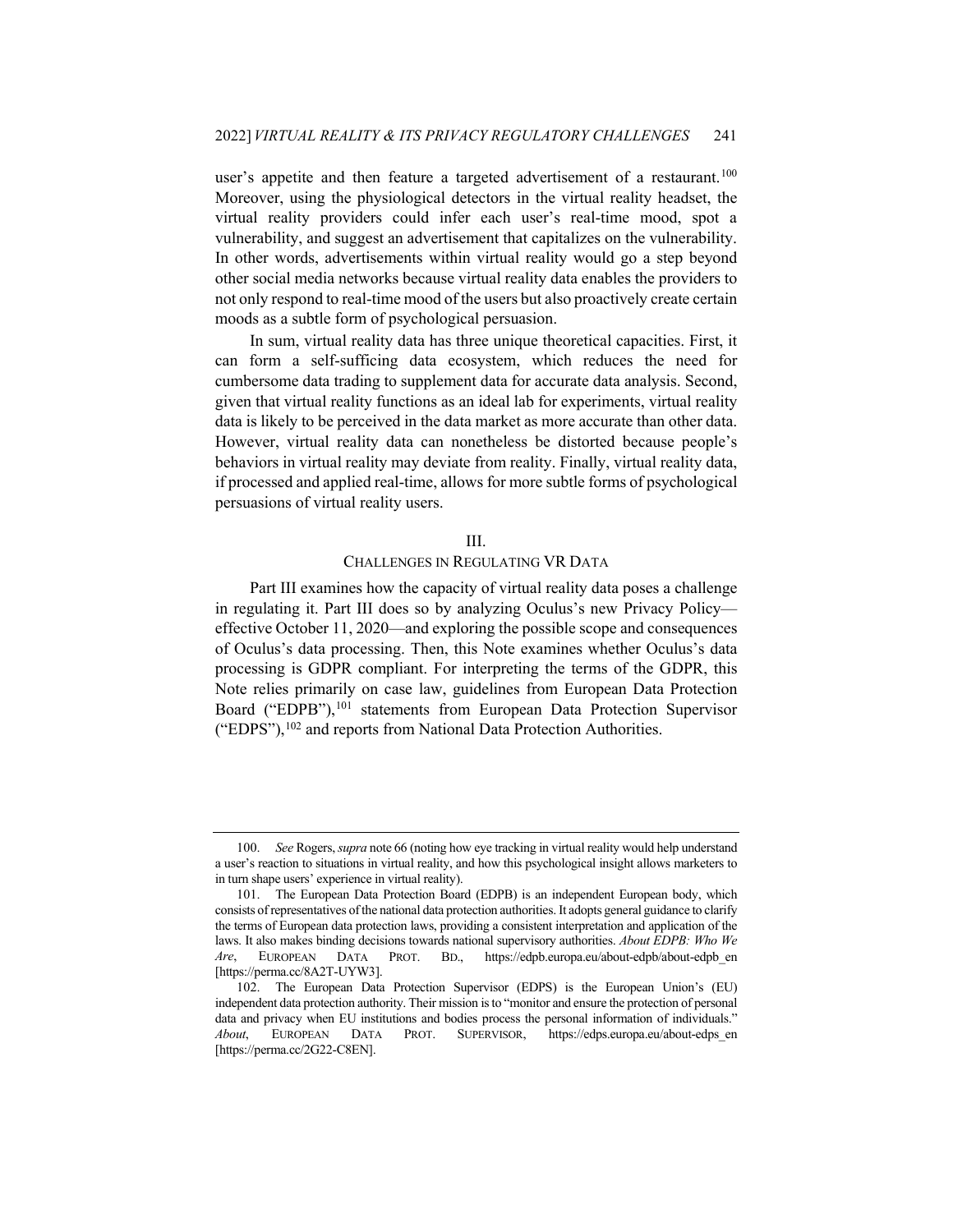#### *A. The Challenge of Aggregate Data*

Oculus's new Privacy Policy, under the section "Information You (and Others) Give Us," states that it collects information about "the people, content, and experiences you connect to and how you interact with them across our Oculus Products."[103](#page-17-1) Although Oculus does not specify the data collected from such "interact[ions]," it includes both physiological and behavioral information.[104](#page-17-2)

<span id="page-17-0"></span>Oculus's collection of aggregate data is likely to be considered as biometric data, a special category of personal data that offers more protection for the data subjects.<sup>[105](#page-17-3)</sup> According to the GDPR, personal data refers to  $(1)$  any information (2) relating to an identified or identifiable (3) natural person (4) who can be identified *directly or indirectly*. [106](#page-17-4) "Directly" refers to being able to identify a person by looking solely at the information that the controller possesses; "indirectly" refers to needing additional information, regardless of whether the controller already holds the additional information or needs another source to identify a person.<sup>[107](#page-17-5)</sup> The GDPR's definition of biometric data clarifies the kind of "indirectly" identifiable data that necessitates heightened protection for the data subjects.[108](#page-17-6) According to the GDPR, biometric data is a "personal data *resulting from specific technical processing* relating to the physical, physiological[,] or behavioural characteristics of a natural person, which *allow or confirm* the unique identification of that natural person, such as facial images or dactyloscopic data."[109](#page-17-7) The subject of the definition is not just personal data, but also data that has gone through "specific technical processing," such as AI analyses.[110](#page-17-8) If such analyses "allow or confirm" identification of a person, then the personal data as a whole would be categorized as "biometric data."[111](#page-17-9)

Virtual reality's aggregate behavioral and psychological data is likely to fall under this definition of biometric data. For example, virtual reality data's processing of a collection of body movements, of "how one moves, coordinates and uses one's body segments in relation to each other"<sup>[112](#page-17-10)</sup> may not be "directly" personally identifying but can be "indirectly" identifying as a result of special technical processing, such as AI analyses. The GDPR's definition of biometric

<sup>103.</sup> *Oculus Privacy Policy*, *supra* not[e 22.](#page-5-3)

<sup>104.</sup> *See* Cipresso et al., *supra* not[e 5,](#page-2-9) at 3.

<sup>105.</sup> *See* GDPR, *supra* not[e 9,](#page-3-7) art. 9.

<span id="page-17-5"></span><span id="page-17-4"></span><span id="page-17-3"></span><span id="page-17-2"></span><span id="page-17-1"></span><sup>106.</sup> *See id.* at art. 4(1) (emphasis added). For more information on the analysis of the above elements of personal data, see, for example, *What Is Personal Data?*, INFO. COMM'R'S OFF., https://ico.org.uk/for-organisations/guide-to-data-protection/guide-to-the-general-data-protectionregulation-gdpr/key-definitions/what-is-personal-data/ [https://perma.cc/TEL6-LTKQ].

<sup>107.</sup> *See What Is Personal Data?*, *supra* note [106.](#page-17-0)

<sup>108.</sup> *See* GDPR, *supra* not[e 9,](#page-3-7) art. 4(14).

<sup>109.</sup> *Id.* (emphasis added).

<sup>110.</sup> *See id.*

<sup>111.</sup> *Id.*

<span id="page-17-10"></span><span id="page-17-9"></span><span id="page-17-8"></span><span id="page-17-7"></span><span id="page-17-6"></span><sup>112.</sup> Pfeuffer et al., *supra* not[e 69,](#page-12-8) at 1. Specifically, the study had a 63.55 percent accuracy rate in identifying the individual by having them point at a target; 49.67 percent for walking. *Id.* at 9.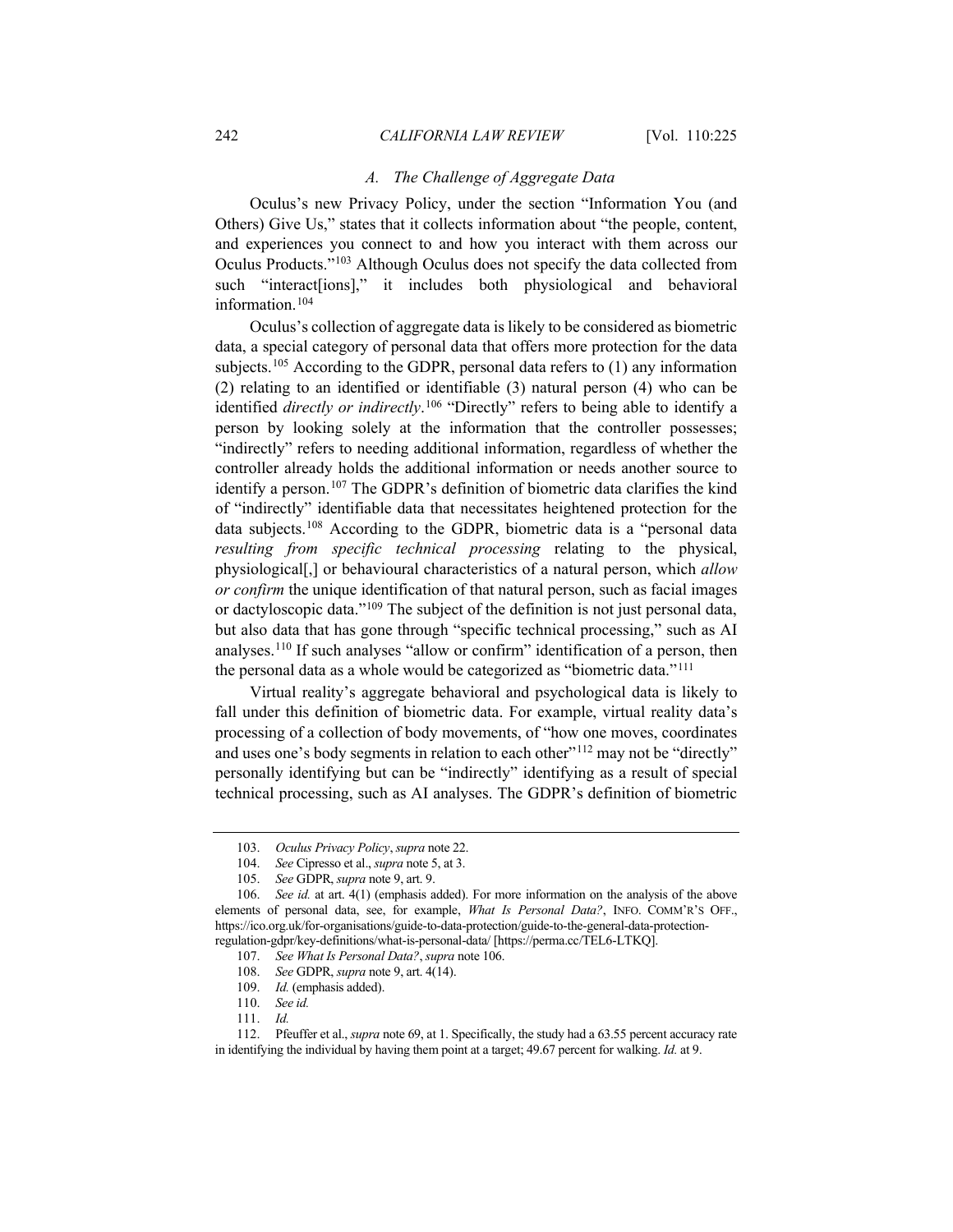data is forward-thinking because it includes not just data that is automatically identifying on its own—such as fingerprints or facial recognition—but also behavioral characteristics that are personally identifying in aggregate.

Yet, the question remains as to what level of inference from data would suffice as "allow[ing]" identification of a person and classify that data as biometric data.<sup>[113](#page-18-0)</sup> If, for example, a technical processing of joint movement and coordination has 60 percent accuracy rate of identification, would such data be considered biometric data? EDPB guidelines on biometric data provide a helpful illustration: "[I]t may be possible to infer someone's state of health from the records of their food shopping combined with data on the quality and energy content of foods."[114](#page-18-1) Based on this illustration, data generated from virtual reality is likely to be considered as biometric data under the GDPR. The language "may be possible to infer" suggests that the standard of inference for "allow[ing] and confirm[ing]" the identity is not the probability of accuracy of the inference, but the reasonable possibility of such an inference.

Although virtual reality data is likely considered biometric data, such classification may not materially impact the assessment of Oculus's Privacy Policy's compliance under the GDPR. Article 9(1) prohibits the collection of biometric data, but exceptions are enumerated in Article 9(2), one of which is "explicit consent."<sup>[115](#page-18-2)</sup> "Explicit consent" is a GDPR term of art, which sets a higher standard of consent than a regular consent that requires a "statement or . . .clear affirmative action."[116](#page-18-3) According to EDPB's May 2020 Guidelines on consent, the exact standard for "explicit consent" is yet to be settled.<sup>[117](#page-18-4)</sup> However, the May 2020 Guidelines do offer helpful examples that qualify as explicit consent.<sup>[118](#page-18-5)</sup> The word "explicit" refers to how the data subject expresses

<span id="page-18-6"></span><span id="page-18-0"></span><sup>113.</sup> *Id.* at 2 (evaluating different body motion combinations with regard to their accuracy rate in "allowing" user identification and authentication).

<span id="page-18-1"></span><sup>114.</sup> European Data Prot. Bd., *Guidelines 8/2020 on the Targeting of Social Media Users*, ¶ 114 (Sept. 2, 2020), https://edpb.europa.eu/sites/edpb/files/consultation/edpb\_guidelines\_202008\_onthetargetingofsocialm ediausers\_en.pdf [https://perma.cc/2NKG-TBPX].

<sup>115.</sup> *See* GDPR, *supra* not[e 9,](#page-3-7) art. 9(2)(a).

<span id="page-18-3"></span><span id="page-18-2"></span><sup>116.</sup> *Id.* art. 4(11). Granted, even a regular consent is a high bar to meet under the GDPR. A case called *Planet49* clarified the meaning of "freely given" and fully "informed" consent. Planet49, which organized an online promotion lottery, asked the data subject to click on a "participation" button to participate in the lotteries and consent to cookies. The button did not give the opportunity for the data subjects to opt out on the cookies collection. The Advocate General held that clicking on the button did not allow the data subject to make a fully informed consent, because the subjects must have the option to consent for each action. *See generally* Case C-673/17, Bundesverband der Verbraucherzentralen und Verbraucherverbände – Verbraucherzentrale Bundesverband e.V. v. Planet49 GmbH, ECLI:EU:C:2019:801 (Oct. 1, 2019).

<span id="page-18-4"></span><sup>117.</sup> *See* European Data Prot. Bd., *Guidelines 05/2020 on Consent under Regulation 2016/679*,  $\blacksquare$  92 (May 4, 2020), https://edpb.europa.eu/sites/edpb/files/files/file1/edpb\_guidelines\_202005\_consent\_en.pdf

<span id="page-18-5"></span><sup>[</sup>https://perma.cc/S2PH-DKDG] ("It needs to be clarified what extra efforts a controller should undertake in order to obtain the explicit consent of a data subject in line with the GDPR.").

<sup>118.</sup> *See id.* ¶¶ 93–98.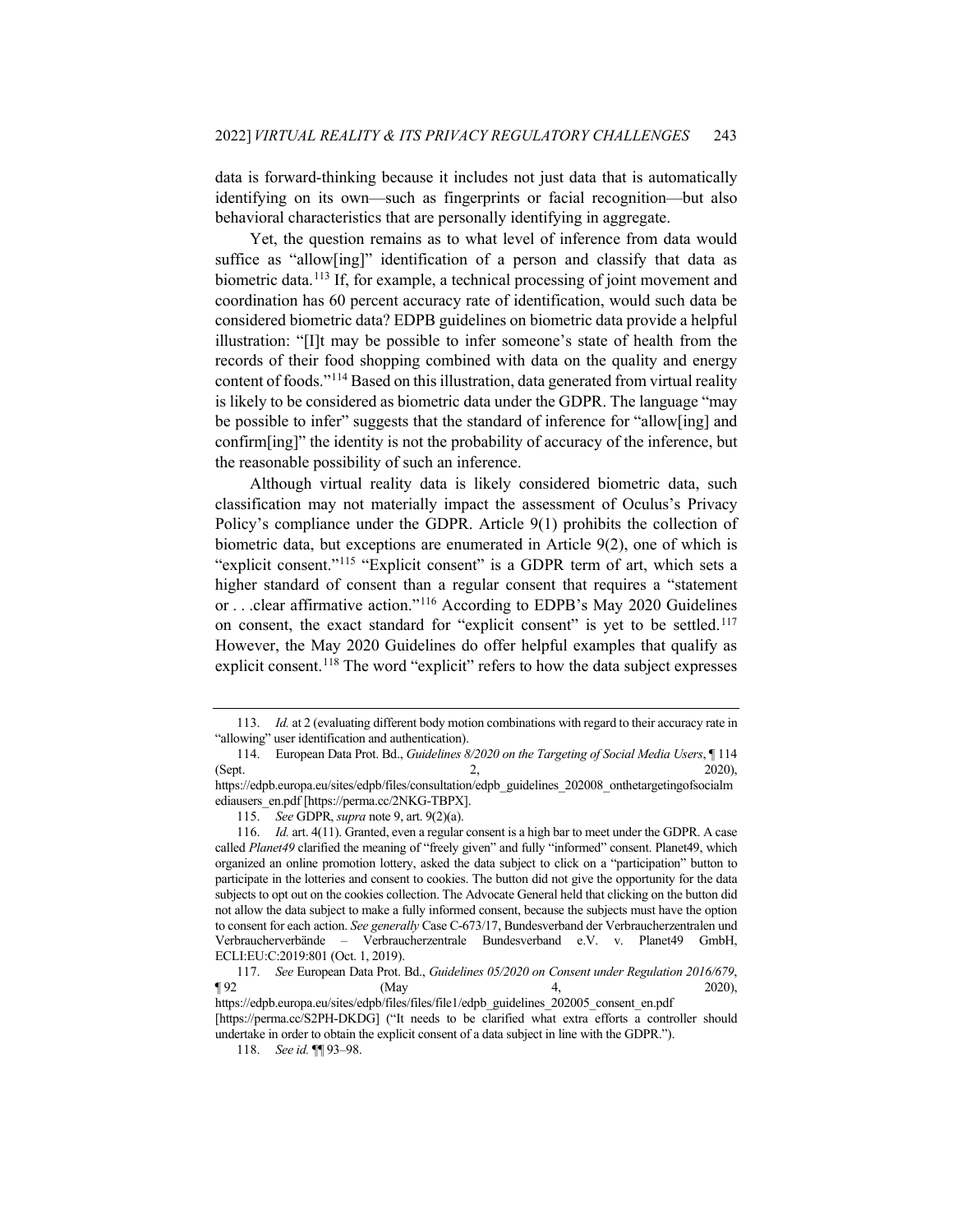$constant<sup>119</sup>$  $constant<sup>119</sup>$  $constant<sup>119</sup>$ : a written statement, a telephone conversation, and an electronic signature qualify as "explicit consent." Even checking a "yes" box as a response to a clear statement on the website, such as "I, hereby, consent to the processing of my data," meets the explicit consent standard.[120](#page-19-1) Although certainly more strenuous than the standard for regular consent, explicit consent standard does not seem to pose a huge burden on virtual reality companies, who would only need to create a simple pop-up box with a clear consent statement.<sup>[121](#page-19-2)</sup> Once the users explicitly consent to Oculus's Privacy Notice, they legally allow Oculus to collect personally identifying data.

Of course, simply having an explicit consent from the users does not mean that Oculus can process any data. Article 5(1) lays out the key principles of the GDPR: data minimization and purpose limitation.<sup>[122](#page-19-3)</sup> The data processed must be "adequate, relevant[,] and limited to what is necessary [to achieve the purposes for processing the data] ('data minimization')," and the purpose itself must be "specified, explicit[,] and legitimate . . . ('purpose limitation')."[123](#page-19-4) Oculus lists several specified purposes for data collection, such as "[t]o provide and personalize our Oculus Products," and "[t]o improve and develop your experience and our Oculus Products."[124](#page-19-5) This language, however, is rather broad. The Policy does not specify exactly which aspect of Oculus Products the company would personalize for its users. In theory, anything—things even beyond a user's imagination—could be personalized based on the language in the Privacy Policy.

Based on a textual interpretation of the GDPR, Oculus's broad language in the Privacy Policy is not likely to pass GDPR's hurdle of "specified purpose." EDPB's Guidelines require a detailed delineation of a "specified purpose":

The purpose of the collection must be clearly and specifically identified: it must be detailed enough to determine what kind of processing is and is not included within the specified purpose, and to allow that compliance with the law can be assessed and data protection safeguards applied.<sup>[125](#page-19-6)</sup> For these reasons, a purpose that is vague or general, such as for instance "improving users' experience," "marketing purposes," "ITsecurity purposes" or "future research" will—without more detail *usually* not meet the criteria of being "specific."<sup>[126](#page-19-7)</sup>

<sup>119.</sup> *Id.* ¶ 93.

<sup>120.</sup> *Id.* ¶ 96.

<sup>121.</sup> *See id.*

<sup>122.</sup> GDPR, *supra* note [9,](#page-3-7) art. 5(1).

<sup>123.</sup> *Id.* at (b), (c).

<sup>124.</sup> *Oculus Privacy Policy*, *supra* not[e 22.](#page-5-3)

<span id="page-19-6"></span><span id="page-19-5"></span><span id="page-19-4"></span><span id="page-19-3"></span><span id="page-19-2"></span><span id="page-19-1"></span><span id="page-19-0"></span><sup>125.</sup> Art. 29 Data Prot. Working Party*, Opinion 03/2013 on Purpose Limitation*, at 15 (Apr. 2, 2013), https://ec.europa.eu/justice/article-29/documentation/opinionrecommendation/files/2013/wp203\_en.pdf [https://perma.cc/KL6Q-M652].

<span id="page-19-7"></span><sup>126.</sup> *Id.* at 15–16; *see also* Euopean Data Prot. Bd., *Guidelines 05/2020 on Consent under Regulation 2016/679*, *supra* not[e 117,](#page-18-6) at 14 n.30 (emphasis added).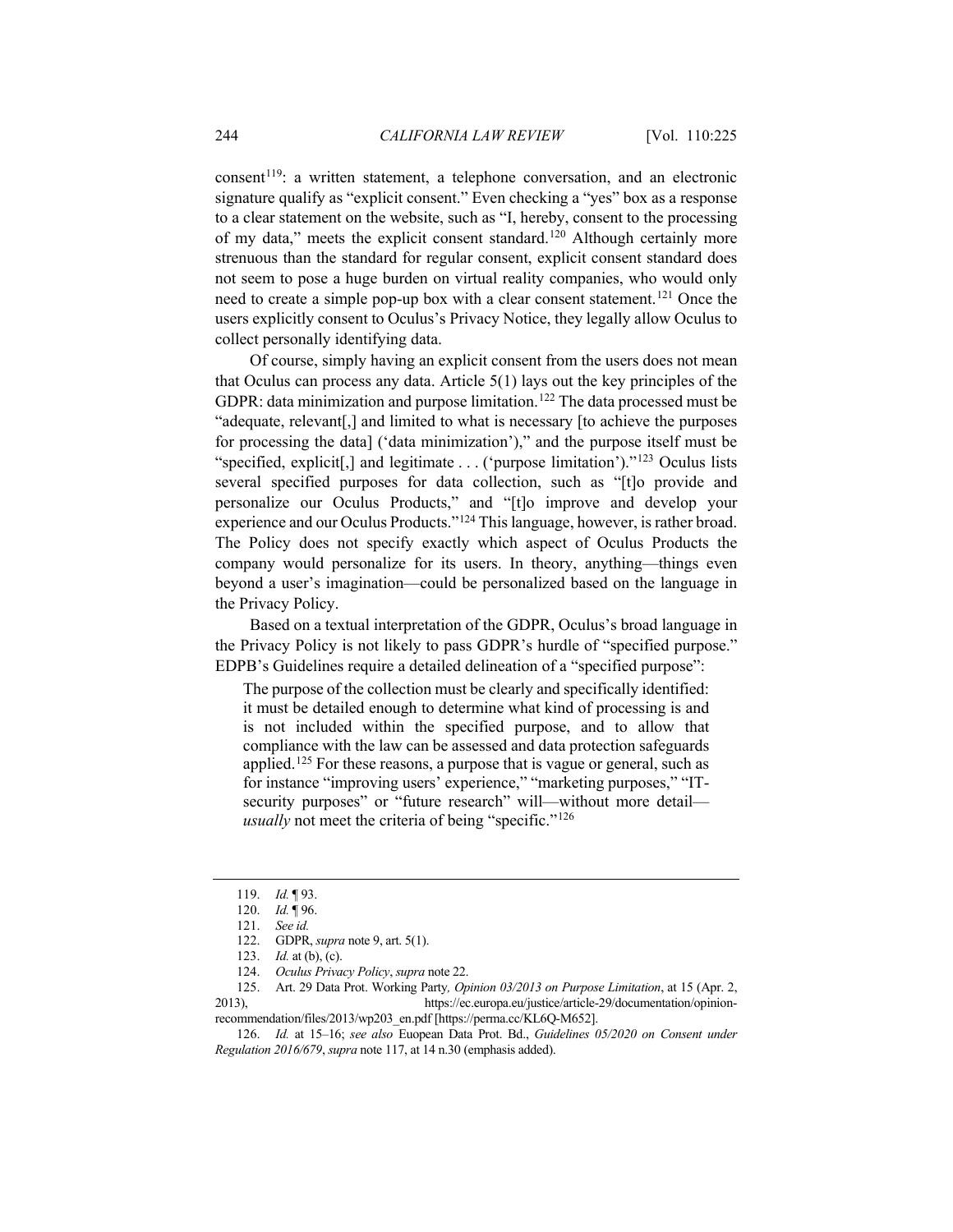Oculus's language "to improve and develop your experience" and "to provide and personalize our Oculus Products" are exactly the kind of phrases that would *usually* not meet the hurdle of GDPR's "specified purpose" requirement based on EDPB's interpretation.

Yet, the GDPR's policy objective aims for flexibility of rules for new technologies. European Data Protection Supervisor ("EDPS") recently issued a white paper on AI, which states that the GDPR is "technology-neutral" and is "no obstacle for the successful adoption of new technologies, in particular AI."[127](#page-20-0) Although the white paper does not directly discuss virtual reality, virtual reality and AI are very closely linked. Virtual reality data needs AI analysis for processing. Moreover, the white paper shows a commitment to flexibility for new technologies in general.<sup>[128](#page-20-1)</sup>

Therefore, it remains to be seen whether Oculus's Privacy Policy would comply with GDPR's "specified purpose" standard. The language in the Policy would *usually* not suffice,<sup>129</sup> but Oculus has a convincing case to be an exception as a leader of the new technology. To ensure full compliance, Oculus could specify the kinds of personalization they offer by listing some concrete examples of personalization in the Privacy Policy while adding the precautionary language that such examples are not exhaustive. However, such a fix still likely would not materially bridge the gap between users' expectations of the consequences of their consent and the actual consequences of their consent.

Bridging this gap poses a legal challenge. Personalizing a user's experience constitutes the very essence of virtual reality service, which is to provide each user an immersive experience akin to the real world.<sup>[130](#page-20-3)</sup> Oculus cannot possibly specify every single dimension of personalization in their Privacy Policy because too many aspects of the service require personalization. Even Oculus may not be able to predict or understand the exact scope of personalization.<sup>[131](#page-20-4)</sup>

<span id="page-20-0"></span><sup>127.</sup> European Data Prot. Supervisor, *EDPS Opinion on the European Commission's White Paper on Artificial Intelligence – A European Approach to Excellence and Trust*, ¶ 16 (June 29, 2020), https://edps.europa.eu/sites/edp/files/publication/20-06-19\_opinion\_ai\_white\_paper\_en.pdf [https://perma.cc/JR7U-846Z].

<sup>128.</sup> *See generally id.*

<span id="page-20-2"></span><span id="page-20-1"></span><sup>129.</sup> *See Guidelines 05/2020 on Consent under Regulation 2016/679*, *supra* not[e 117,](#page-18-6) at 14 n.30 ("[A] purpose that is vague or general, such as for instance 'improving users' experience,' 'marketing purposes,' 'IT-security purposes,' or 'future research' will—without more detail—*usually* not meet the criteria of being 'specific.'") (emphasis added).

<sup>130.</sup> *See* Adams, *supra* not[e 49,](#page-8-8) at 443.

<span id="page-20-4"></span><span id="page-20-3"></span><sup>131.</sup> Controllers of big data like virtual reality data may not be able to predict the exact consequence of their data processing because such controllers use big data precisely to attain patterns and insights not detectable to human eyes. This difficulty of prediction is the reason why the GDPR imposes the duty to carry out "data protection impact assessment," or DPIA. GDPR, *supra* note [9,](#page-3-7) art. 35(1) ("Where a type of processing in particular using new technologies, and taking into account the nature, scope, context and purposes of the processing, is likely to result in a high risk to the rights and freedoms of natural persons, the controller shall, prior to the processing, carry out an assessment of the impact of the envisaged processing operations on the protection of personal data."). Note that the GDPR only asks for an assessment of what is "likely," and not a precise consequence. *Id.* Moreover, the goal of carrying out DPIA is to create a procedural step for self-assessment tools. *See What is a DPIA?*, INFO.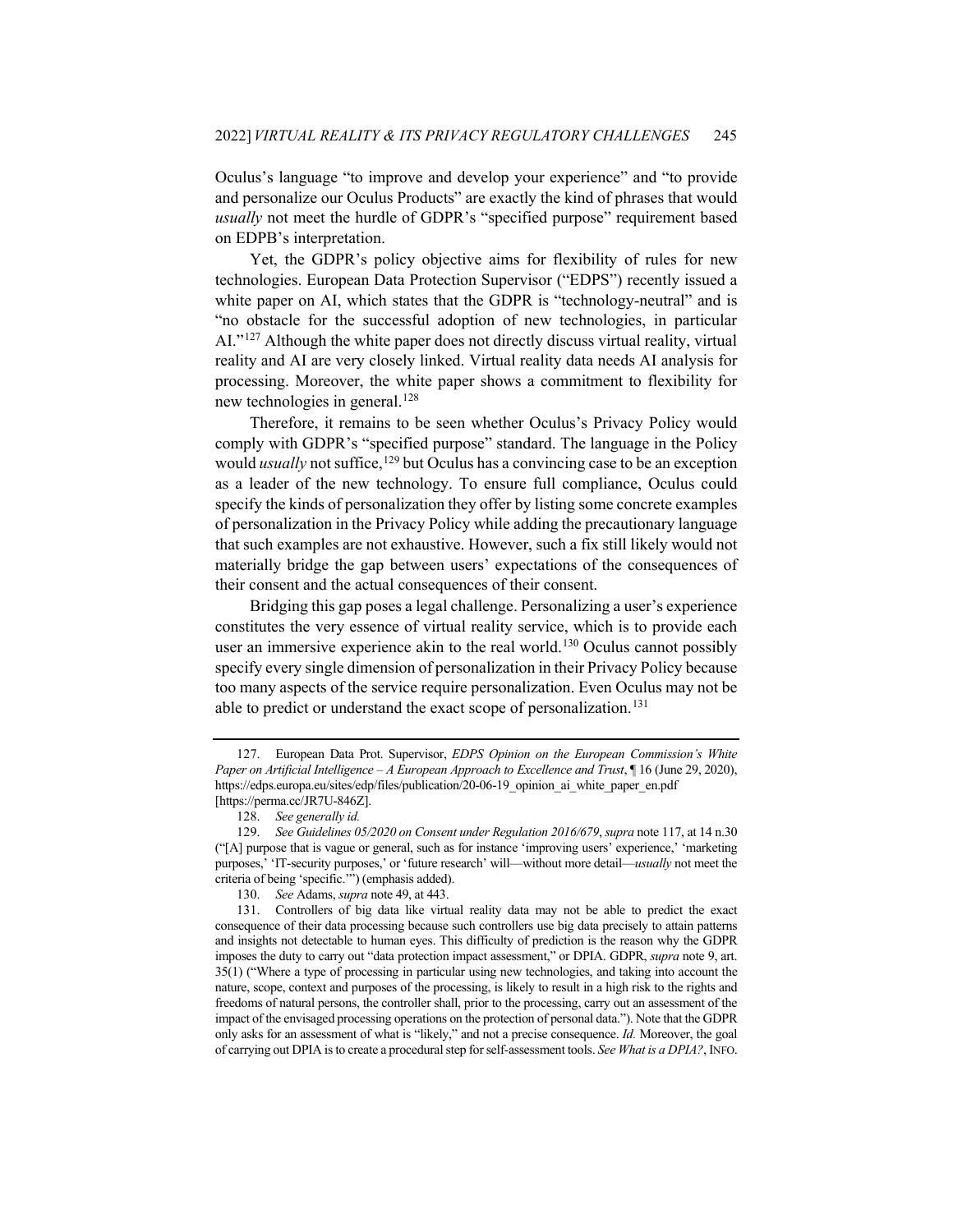In a way, virtual reality data exposes the incoherence of the GDPR. Virtual reality service, which by nature requires x-ray-like data from its users to achieve the service goal of immersion, inherently conflicts with GDPR's principles of data minimization and purpose limitation. If the GDPR's "specified purpose" is interpreted strictly—as to necessitate the VR companies to list every possible example of personalization—then no virtual reality company would be able to provide service because it would be impossible to comply with such a requirement, making the companies vulnerable to too many lawsuits. However, if the GDPR, as indicated in their policy objective, remains "flexible" to new technologies like virtual reality, then the GDPR is likely to loosely enforce or lower the standard for "specified purpose," in which case the gap between user expectation and the consequences of user consent would be unbridgeable. Either way, the GDPR is in a bind: this legal quagmire seems difficult to resolve.

#### *B. The Challenge of Highly Accurate but Distorted Data*

Another problem with virtual reality data is that it can inaccurately profile people. Although the users' physiological and behavioral tendencies may deviate in virtual reality, such data may nonetheless be used for profiling the users in a hiring process or evaluating their health insurance eligibility. Based on Oculus's Privacy Policy, health companies or recruiters could acquire and use users' data in two ways.

The first way is obtaining the consent of the relevant user. Prominent law firms such as O'Melveny & Myers and consulting companies such as Boston Consulting Group integrated into their hiring process an AI algorithm-based online game platform used to predict candidates' job performance called Pymetrics.<sup>[132](#page-21-0)</sup> Virtual reality is currently also a gaming platform, which means that it is particularly well-suited to evaluate job candidates' task performance.<sup>[133](#page-21-1)</sup>

Virtual reality is likely to be favored over online gaming platforms given its capacity to generate a more in-depth, and perhaps more accurate, evaluation than online games such as Pymetrics.[134](#page-21-2) For example, in a job interview taking place in virtual reality, an employer could evaluate the candidate's behavioral characteristics and physical movements—vocal intonation, subconscious body

<span id="page-21-2"></span><span id="page-21-1"></span>PYMETRICS, www.pymetrics.ai [https://perma.cc/Z3EE-3P9J].

COMM'R'S OFF., https://ico.org.uk/for-organisations/guide-to-data-protection/guide-to-the-generaldata-protection-regulation-gdpr/data-protection-impact-assessments-dpias/what-is-a-dpia/

<sup>[</sup>https://perma.cc/8YSE-6T38]. Although the United Kingdom denies that DPIA is a mere "rubber stamp" and that it is "vital to integrate the outcomes of DPIA" to a project plan, the results from DPIA would not prohibit processing of biometric data. *Id.*

<span id="page-21-0"></span><sup>132.</sup> *See, e.g*., Press Release, O'Melveny & Meyers LLP, O'Melveny Becomes First in Legal Industry to Adopt Next-Generation Technologies that Propel Diversity and Inclusion (Nov. 19, 2018), https://www.omm.com/our-firm/media-center/press-releases/omelveny-adopts-next-generationtechnologies-that-propel-diversity-and-inclusion/ [https://perma.cc/WM3M-4F43]; *see also*

<sup>133.</sup> *See How to Use Virtual Reality and AI in Recruitment: Part 2*, *supra* not[e 83.](#page-13-9)

<sup>134.</sup> *See id.*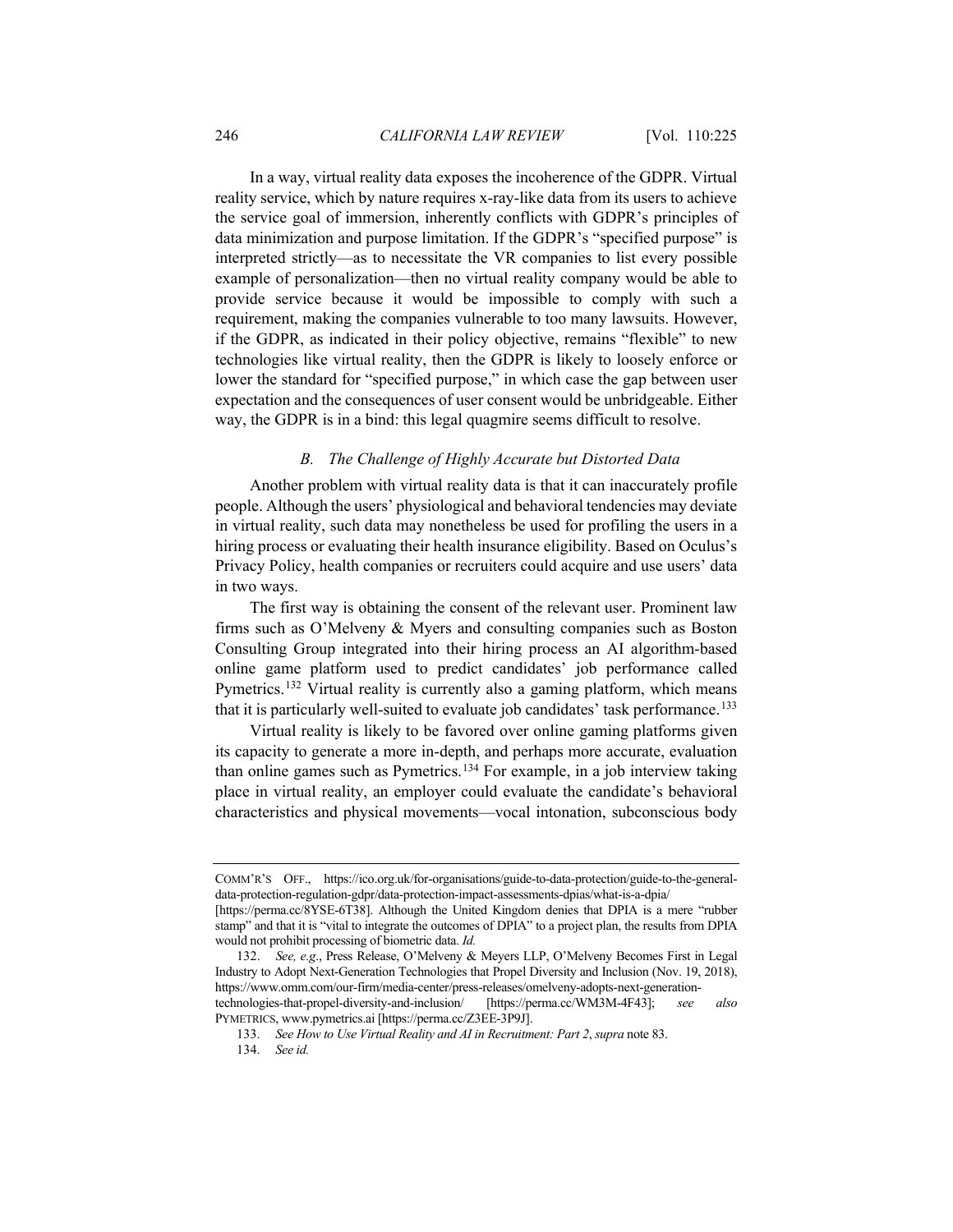language, thought processing speed.<sup>[135](#page-22-0)</sup> Employers could even test social interaction skills and predict future job performance by designing specific virtual reality challenge scenarios where candidates are asked to interact with virtual customers, products, and environments.[136](#page-22-1) Given virtual reality's capacity to provide a ground for multidimensional evaluation of candidates, it would not be surprising if virtual reality companies soon collaborated with programs like Pymetrics for a candidate evaluation service.<sup>[137](#page-22-2)</sup> Yet, such services are likely GDPR compliant, insofar as the companies obtain candidate consent on data collection and processing of their game performance as a part of their job application. Granted, for such service companies to meet the consent requirement in the GDPR, they must ensure that they receive consent not just on participating in the games but also specifically on profiling them.<sup>[138](#page-22-3)</sup>

The second way to profile users is by data trading and obtaining "deidentified" or "aggregate" data from other companies. Oculus's Privacy Policy explicitly states that it will share such data with others.<sup>[139](#page-22-4)</sup> Yet, given that Oculus can collect an x-ray-like data—physical and emotional—about each individual, those "de-identified" or "aggregate" data can still be identifying and used against the users.<sup>[140](#page-22-5)</sup>

Concerningly, the GDPR offers only limited legal protection against profiling. Article 22 of the GDPR, titled "Automated [I]ndividual [D]ecision- [M]aking, [I]ncluding [P]rofiling" states that "[t]he data subject shall have the right not to be subject to a decision based *solely* on automated processing, including profiling, which produces *legal effects* concerning him or her or similarly significantly affects him or her."<sup>[141](#page-22-6)</sup> The plain meaning of the language "solely" suggests that the GDPR only prohibits entirely automated decisions in a hiring process.[142](#page-22-7) However, the EDPB Guidelines on Article 22 expands the scope of automated processing: it specifies that automated processing encompasses not just entirely automated decisions but also decisions that lack meaningful human involvement.<sup>[143](#page-22-8)</sup> At the same time, the two examples of prohibited profiling in GDPR Recital 71 restrictively show examples of automatic decisions, such as "automatic refusal of an online credit application or

<sup>135.</sup> *See id.*

<sup>136.</sup> *See id.*

<sup>137.</sup> *See id.*

<span id="page-22-4"></span><span id="page-22-3"></span><span id="page-22-2"></span><span id="page-22-1"></span><span id="page-22-0"></span><sup>138.</sup> *See generally* Case C-673/17, Bundesverband der Verbraucherzentralen und Verbraucherverbände – Verbraucherzentrale Bundesverband e.V. v. Planet49 GmbH, ECLI:EU:C:2019:801 (Oct. 1, 2019).

<sup>139.</sup> *Oculus Privacy Policy*, *supra* not[e 22.](#page-5-3)

<sup>140.</sup> *See* Lenz, *supra* not[e 6,](#page-2-0) at 21–22.

<sup>141.</sup> GDPR, *supra* note [9,](#page-3-7) art. 22(1) (emphasis added).

<sup>142.</sup> *See id.*

<span id="page-22-8"></span><span id="page-22-7"></span><span id="page-22-6"></span><span id="page-22-5"></span><sup>143.</sup> Art. 29 Data Prot. Working Party, *Guidelines on Automated Individual Decision-Making and Profiling for the Purposes of Regulation 2016/679*, at 8 (Feb. 6, 2018), https://ec.europa.eu/newsroom/article29/item-detail.cfm?item\_id=612053 [https://perma.cc/Z3V5- YXQB].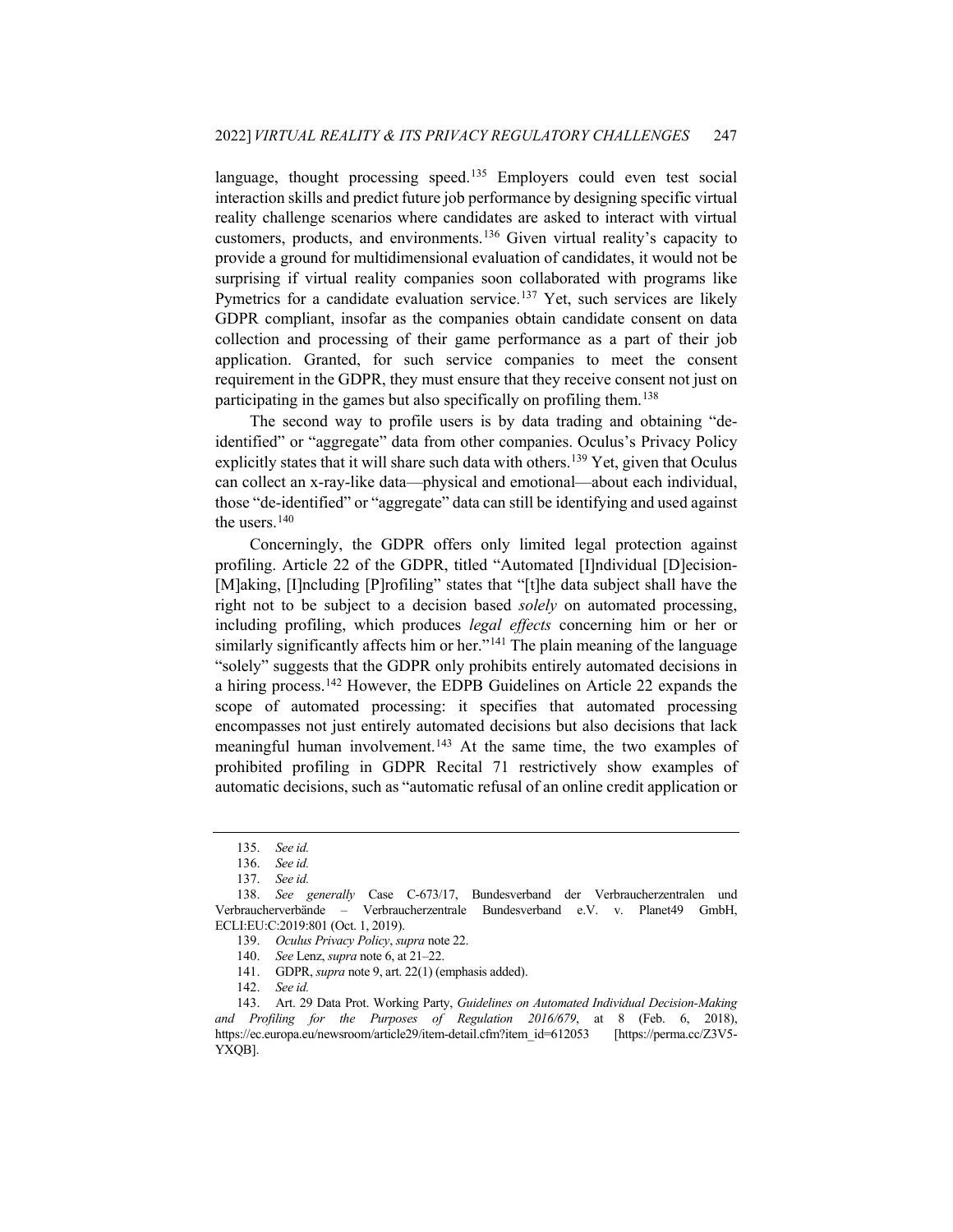e-recruiting practice without any human intervention."<sup>[144](#page-23-0)</sup> Given the lack of clarity on what constitutes a meaningful human involvement, virtual reality users are vulnerable to profiling.

Moreover, the kind of prohibited profiling that has "legal effects" concerning data subjects includes "discriminatory effects on natural persons on the basis of racial or ethnic origin, political opinion, religion or beliefs, trade union membership, genetic or health status or sexual orientation, or processing that results in measures having such an effect.["145](#page-23-1) The language seems to offer protection to groups who are historically vulnerable to discrimination but not to the subtle propensities reflected in virtual reality game performance. This lack of protection opens the door for AI and virtual reality-based hiring practices to develop and continue.

Although data from virtual reality may be relatively more accurate than other gaming platforms, profiling based on virtual reality data is still concerning, given that the data captures how the user behaves in a virtual world, not the real world.[146](#page-23-2) Yet, the GDPR does not provide clear guidance on the level of accuracy required to profile data subjects. It merely states that data controllers "should use *appropriate* mathematical or statistical procedures for the profiling . . . to ensure, in particular, that factors which result in inaccuracies in personal data are corrected and the risk of errors is minimised."<sup>[147](#page-23-3)</sup> The phrase "appropriate . . . procedures" indicates that inaccuracies from data could be GDPR compliant, as long as it is procedurally satisfactory.<sup>148</sup> As noted above, the strength of virtual reality data lies in its procedural perfection, given its ability to repeat identical simulations. In sum, the current languages in the GDPR do not seem to adequately protect data subjects whose behaviors in virtual reality would deviate from actual reality. Yet, they are profiled nonetheless based on their performance within the virtual world.

## *C. The Challenge of Subtle Psychological Manipulation*

Another challenge of virtual reality data is its capacity to help produce subtle psychological persuasions.<sup>[149](#page-23-5)</sup> Although Oculus's Privacy Policy does not explicitly state that it would market or help others market commercial products not directly related to Oculus, such activities could be GDPR compliant. Oculus's Privacy Policy indicates that Oculus will take advantage of the technology to do so.<sup>[150](#page-23-6)</sup> It explicitly states that it collects data to "market to" its

<sup>144.</sup> GDPR, *supra* note [9,](#page-3-7) recital 71.

<sup>145.</sup> *Id.*

<span id="page-23-6"></span><span id="page-23-5"></span><span id="page-23-4"></span><span id="page-23-3"></span><span id="page-23-2"></span><span id="page-23-1"></span><span id="page-23-0"></span><sup>146.</sup> Again, even if the data is perfectly accurate, the fact that virtual reality data can reveal such intimate details of an individual's life in and of itself poses privacy concerns. For more discussion, see *infra* Part III.D.

<sup>147.</sup> GDPR, *supra* note [9,](#page-3-7) recital 71.

<sup>148.</sup> *See id.*

<sup>149.</sup> *See supra* Part II.C.

<sup>150.</sup> *See Oculus Privacy Policy*, *supra* not[e 22.](#page-5-3)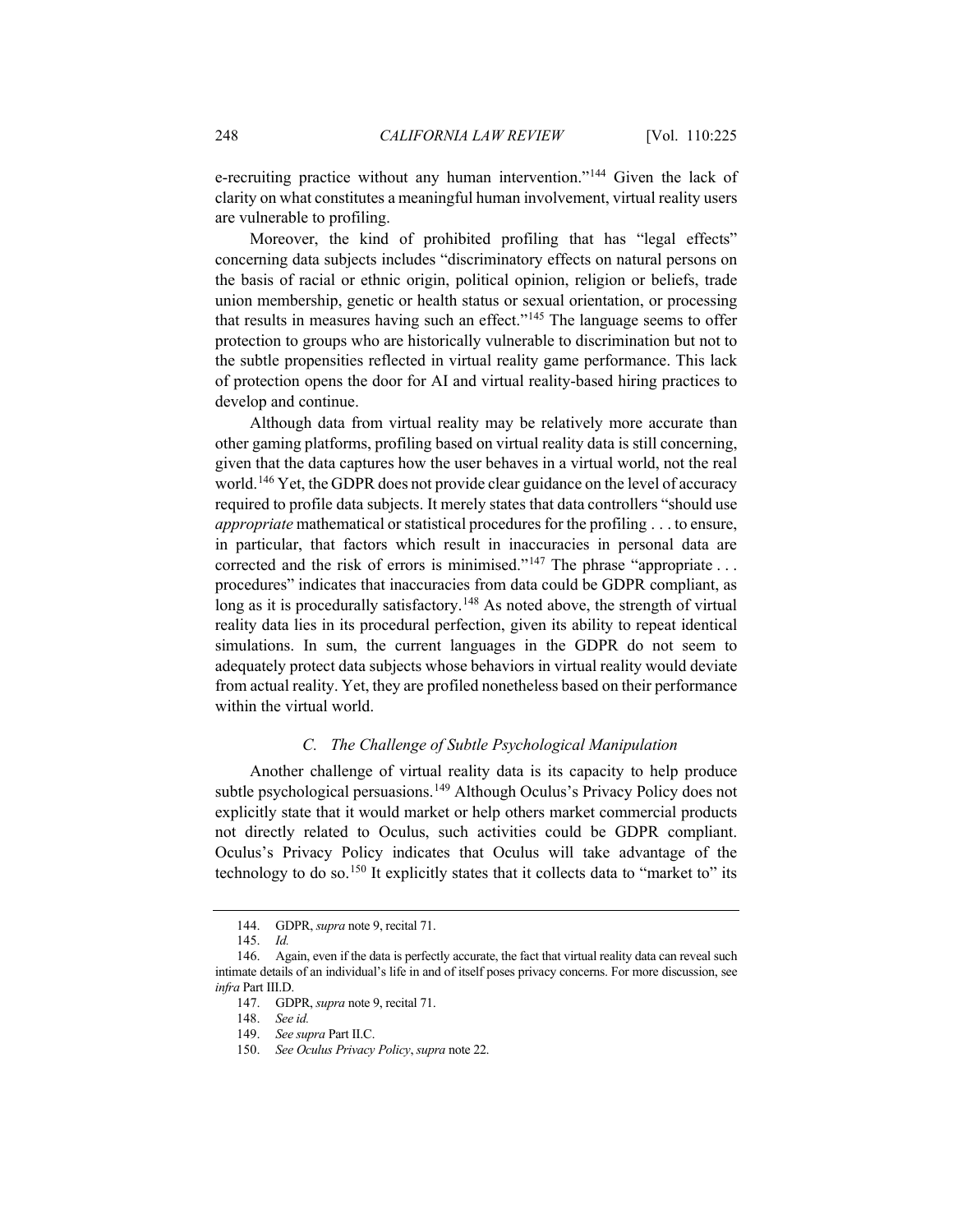users, to "send . . . promotional messages and content about Oculus Products and Oculus-related experiences on and off our Oculus Products," and to "use this information to measure how users respond to our marketing efforts."[151](#page-24-0) Oculus's data would be available not only to Oculus but also to other companies that provide marketing services for Oculus[.152](#page-24-1)

The GDPR allows for data collected to be processed for purposes "compatible" with initial purposes.<sup>[153](#page-24-2)</sup> Although the GDPR does not define what qualifies as "compatible," member states have each interpreted the meaning of compatibility. For example, UK's Information Commissioner's Office states that whether a purpose is compatible is an issue of fairness, or the data subject's "reasonable expectation" that their data could be used in this way.[154](#page-24-3) On the surface, the reasonable expectation standard seems to be a possible solution to the criticisms against consent-based regulations like the GDPR—that the consent is a mere rubber stamp because the controllers could use the data beyond ordinary users' expectation. If virtual reality is strictly viewed as a gaming platform, harvesting users' data to market other commercial products while playing VR games may be beyond a user's reasonable expectations.[155](#page-24-4)

However, virtual reality is effectively becoming another platform for social network services (SNS).[156](#page-24-5) Virtual reality is a space not only to play games but also to build another community and express oneself. The more data subjects view virtual reality as another form of social network service, the more the processing of marketing data falls within reasonable expectations because SNS is already providing tailored advertisements. Then, extending the scope of marketing activities seems to be compatible with the original purpose.

The meaning of reasonable expectation of the data subject—as a standard for determining a "compatible purpose"—also depends on how an Advocate General of the member states or EDPB in the future would conceptualize virtual reality.[157](#page-24-6) On the one hand, if an Advocate General viewed virtual reality as a conceptual equivalent of a real world, then users should reasonably expect that

<sup>151.</sup> *Id.*

<sup>152.</sup> *See id.*

<span id="page-24-2"></span><span id="page-24-1"></span><span id="page-24-0"></span><sup>153.</sup> GDPR, *supra* note [9,](#page-3-7) recital 50 ("The processing of personal data for purposes other than those for which the personal data were initially collected should be allowed only where the processing is compatible with the purposes for which the personal data were initially collected. In such a case, no legal basis separate from that which allowed the collection of the personal data is required.").

<span id="page-24-3"></span><sup>154.</sup> *What is the "Legitimate Interests" Basis?*, INFO. COMM'R'S OFF., https://ico.org.uk/fororganisations/guide-to-data-protection/guide-to-the-general-data-protection-regulationgdpr/legitimate-interests/what-is-the-legitimate-interests-basis/#reasonable\_expectations [https://perma.cc/4KJ2-UGXC].

<span id="page-24-6"></span><span id="page-24-5"></span><span id="page-24-4"></span><sup>155.</sup> Even games, which are increasingly social and converging with social networks, are becoming a key source of data harvesting for marketers. *See* O'Brolcháin, *supra* not[e 5,](#page-2-9) at 3 ("The Idea of 'Gamification', i.e., making day-to-day activities resemble games by awarding points or similar and recording these on apps and SNs, further illustrates the impact of Internet technologies on everyday life: the providers of the 'games' profit by gathering data on the players.").

<sup>156.</sup> *See generally id.*

<sup>157.</sup> Currently, there is no case law precedent or EDPB guideline on virtual reality.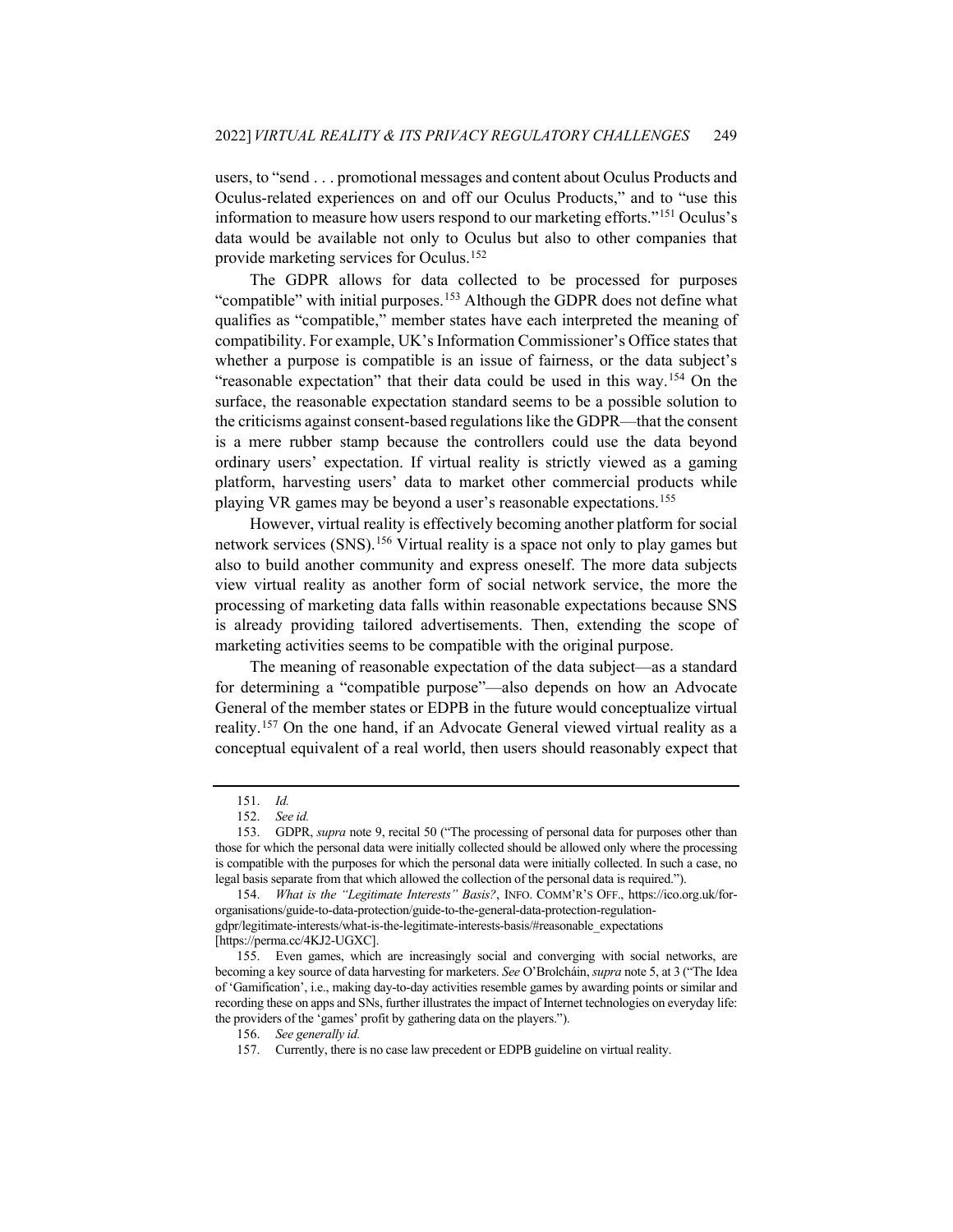their data would be harvested to feature real world-like advertisements. On the other hand, if an Advocate General were to interpret virtual reality as a fundamentally different creation from the real world, then users would have a drastically different expectation of the kind of data collected in virtual reality.

Moreover, if an Advocate General were to apply the uniform standard of "reasonable expectation" for all users, then another problem would arise because such a standard can lead to inequitable results. Users have widely different expectations and ideas about what virtual reality data can do: diehard techies may be fully informed on the possible ramifications of virtual reality data processing, whereas those one-time users who experienced the service using a friend's VR headset may not be so informed. Given the information gap among the data subjects, reasonable expectation of the data subject is not a panacea to the problem of consent-based regulatory models like the GDPR.

#### *D. VR Data: The Overall Challenge against the GDPR*

Overall, virtual reality data possesses a unique capacity as a self-sufficing data ecosystem that enables in-depth predictive analysis and timely application. In the wake of this capacity, the languages in virtual reality companies' Privacy Policy would obtain new meanings unfathomable to many of its users. Privacy risks of sharing "de-identified" or "aggregate" data are one such example. A more telling example is the section on the purpose of data collection.<sup>[158](#page-25-0)</sup> Oculus's policy states:

"We use the information we collect to provide you with our Oculus Products, [to] [c]ustomize your experiences on our Oculus Products based on your activities, including the content, games, apps, and other experiences you interact with, the other online services you use, and other information we collect. This allows us to make your experience unique and relevant to you, for example by showing you content that is most relevant to you."[159](#page-25-1)

The phrase "unique and relevant to you" seems like an ordinary language that is necessary to provide a seamless service. Users reading the phrase are likely to assume that the experience "unique and relevant" to them would be based on the users' own perception of who they are, or if not, at least an experience cognizable to them as relevant.

However, the immersive nature of virtual reality allows companies to offer subtle and sophisticated personalization unrecognizable to users. One example is ambient conditions or atmospherics.<sup>[160](#page-25-2)</sup> Atmospherics is "the effort to design buying environments to produce specific emotional effects in the buyer that

<sup>158.</sup> *See Oculus Privacy Policy*, *supra* not[e 22.](#page-5-3)

<sup>159.</sup> *Id.*

<span id="page-25-2"></span><span id="page-25-1"></span><span id="page-25-0"></span><sup>160.</sup> Pierański & Strykowski, *supra* not[e 19,](#page-4-4) at 190 (describing how ambient elements influence consumers on a more subconscious level and how virtual reality allows companies to design atmospheric elements, such as visual and aural, with ease).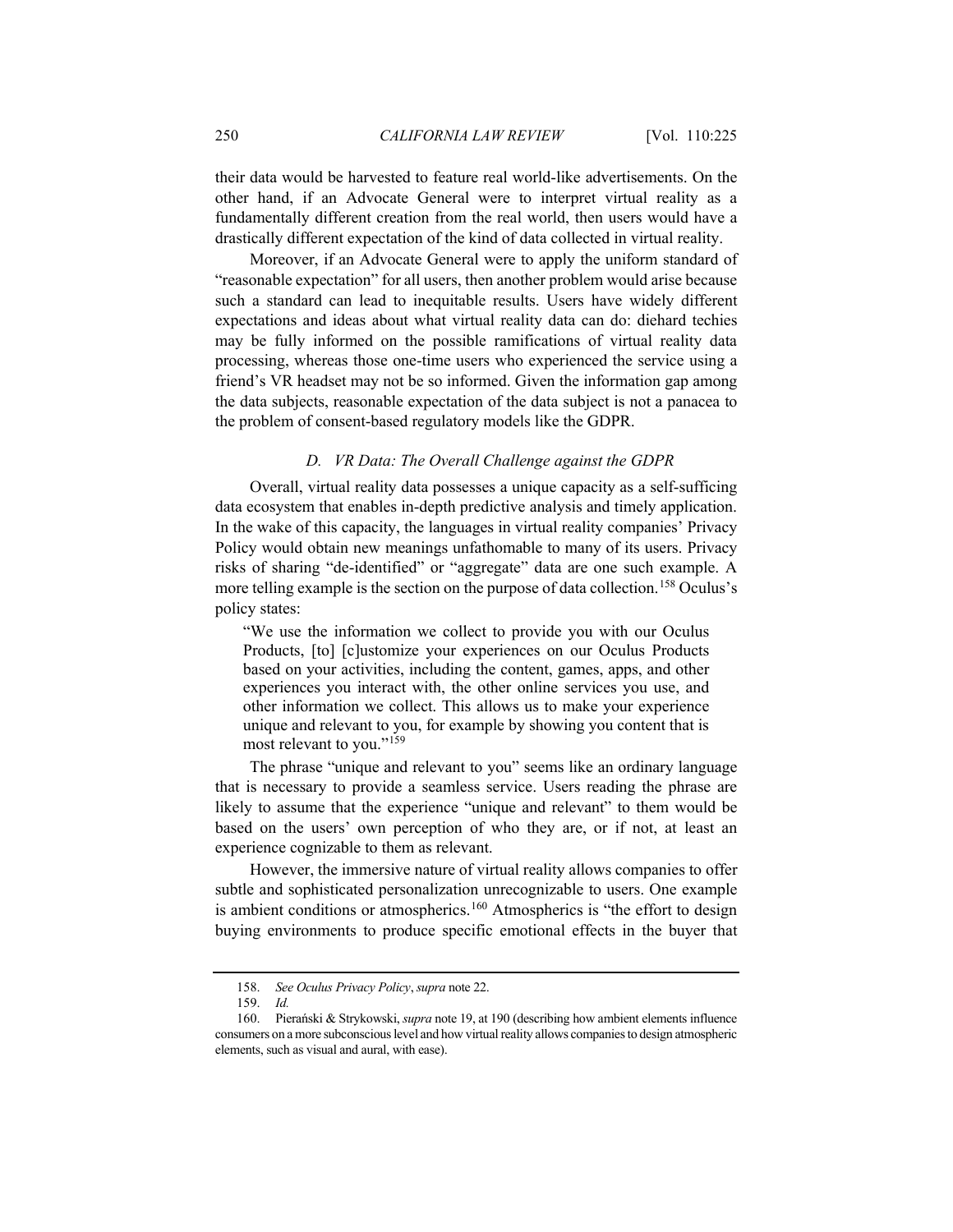enhance purchase probability."[161](#page-26-0) The atmospheric dimensions include visual, aural, olfactory, tactile, and taste.<sup>[162](#page-26-1)</sup> Currently, virtual reality technology easily enables visual and aural personalization and is making promising progress toward tactile.<sup>[163](#page-26-2)</sup> Visual, aural, and tactile personalization in virtual reality is powerful because in order for atmospherics to have influence on a consumer, the atmospheric has to strike the right balance of neither being too intense nor too low.<sup>[164](#page-26-3)</sup> At the same time, atmospherics only exist in the background stimuli of the virtual world and it is difficult for users to detect that the atmospherics—such as color of the floor, volume of the music—is personalized based on their tolerance level.<sup>[165](#page-26-4)</sup>

In fact, the personalization must go unnoticed for the virtual world to appear as realistic as possible, which is the purpose of virtual reality. For example, if users were to become aware of the details of the personalization, such as ambience tuned to their needs, such awareness would distract users from being completely immersed to the virtual world. Therefore, not only are companies incentivized to offer unrecognizable personalization but also users are incentivized to be blind to personalization to fully enjoy the benefits of virtual reality.

In short, virtual reality is unique in that it not only has the capacity to provide unrecognizable personalization, but it must also do so, by its conceptual definition, to achieve its purpose. The corollary is that the extent of personalization and their possible impacts on privacy remain hidden to users who consented to the service. This gap between the users' understanding of their consent and the actual implication of consent undermines the right to selfdetermination, which is embedded in the GDPR.[166](#page-26-5) The right to selfdetermination protects our autonomous capacity to shape, define, and express who we are.<sup>[167](#page-26-6)</sup> Although human beings, as social animals, shape and are shaped by one another, the notion of self-determination respects individuals to ultimately choose what to incorporate into their identities. Right to self-

<span id="page-26-7"></span><sup>161.</sup> *Id.*

<sup>162.</sup> *See id.*

<span id="page-26-2"></span><span id="page-26-1"></span><span id="page-26-0"></span><sup>163.</sup> *Id.* at 190–91 ("VR allows one to choose from an almost unlimited range of colors and lighting levels; as well as something that especially creates new possibilities, the size and shape of store fixtures. Another dimension is the aural. The appropriate music can be played not through speakers as it is in bricks-and-mortar stores but through earphones. The latest technology developments seem to be very promising in the area of including the tactile dimension in VR. More and more sophisticated virtual gloves are available on the market that make it possible for instance to feel the texture or weight of a given product.").

<sup>164.</sup> *Id.* at 191.

<sup>165.</sup> *Id.* at 190, 192.

<span id="page-26-5"></span><span id="page-26-4"></span><span id="page-26-3"></span><sup>166.</sup> *See* Paul M. Schwartz & Karl-Nikolaus Peifer, *Transatlantic Data Privacy Law*, 106 GEO. L.J. 115, 123 (2017) ("In the EU, data protection is a fundamental right anchored in interests of dignity, personality, and self-determination.").

<span id="page-26-6"></span><sup>167.</sup> *See id*. at 140 ("Self-determination protects autonomy. But the selling and transferring of personality rights by a data subject can alienate these interests in a fashion that makes her an object for the data processor.").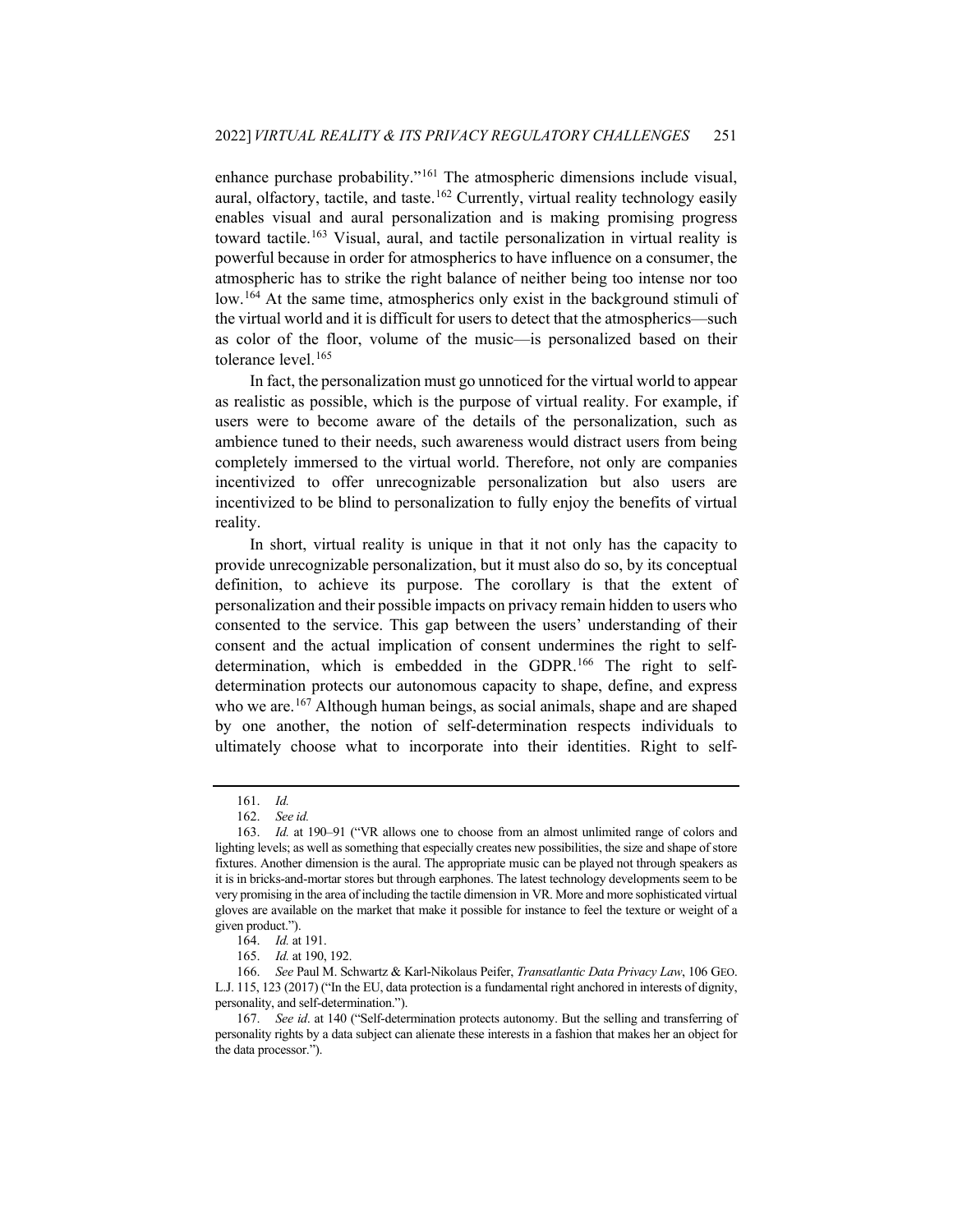determination presupposes that the data subjects dictate what is meaningful to them. Therefore, the ability of virtual reality providers to shape the users' identity without the users' recognition fundamentally challenges the right to selfdetermination and autonomy. Yet, these key rights remain an important value to people today, especially in the context of privacy. Although privacy has many meanings, common themes shape our collective view of the purpose of privacy, such as the need to preserve personal dignity and develop personal autonomy.<sup>[168](#page-27-0)</sup>

#### IV.

## **SOLUTION**

Ultimately, the age of virtual reality necessitates reimagining the means to uphold the key rights that the GDPR strives to protect, such as the right to self-determination, autonomy, and sovereignty.<sup>[169](#page-27-1)</sup> But text-based informed consent is an outdated mode of protecting these rights. Rather, virtual reality data collection permeates insidiously and subtly—sometimes in ways beyond human recognition and sometimes in ways within human recognition but posed as an innocuous or a negligible event. The text, such as privacy policies, is an inadequate medium to effectively communicate these subtle dangers to virtual reality users.

One lesson to draw upon in reimagining the means to uphold the data subjects' rights is the Kodak moment. The Kodak moment illustrates a possible solution to when a revolutionary technology drastically reshapes what is private, yet people's expectations of privacy lag behind.[170](#page-27-2) A portable Kodak camera, which allowed taking photos in public, spurred great fear and anxiety when it was first introduced because cameras until then were for moments in the private realm. It was clear that the population's expectations of privacy had yet to catch up with the revolutionary technology.<sup>[171](#page-27-3)</sup> In response, the government introduced a drastic measure of temporarily banning the use of Kodak camera in public places, such as resort beaches and the Washington Monument, to allow for social norms to catch up to the new technology.<sup>[172](#page-27-4)</sup> Of course, the privacy challenges that the virtual reality poses are distinct from those posed by Kodak. The privacy consequences of the photos from Kodak are more intuitive to ordinary users than those of virtual reality data as the collection process remains invisible to the users. Despite this difference, however, the Kodak moment shows that some creative solutions beyond just textual revisions of policies must take place to bridge the gap between the user expectation and the actual privacy risks.

<sup>168.</sup> *See* Shapiro et al., *supra* not[e 18,](#page-4-5) at 24.

<sup>169.</sup> *See* Schwartz & Peifer, *supra* not[e 166,](#page-26-7) at 123.

<span id="page-27-4"></span><span id="page-27-3"></span><span id="page-27-2"></span><span id="page-27-1"></span><span id="page-27-0"></span><sup>170.</sup> *See* Elaine Sedenberg, Richmond Wong & John Chuang, A Window into the Soul: Biosensing in Public 6 (May 10, 2018) (unpublished manuscript), https://arxiv.org/pdf/1702.04235.pdf [https://perma.cc/V3C7-KHND].

<sup>171.</sup> *Id.* at 6–7.

<sup>172.</sup> *Id.* at 7.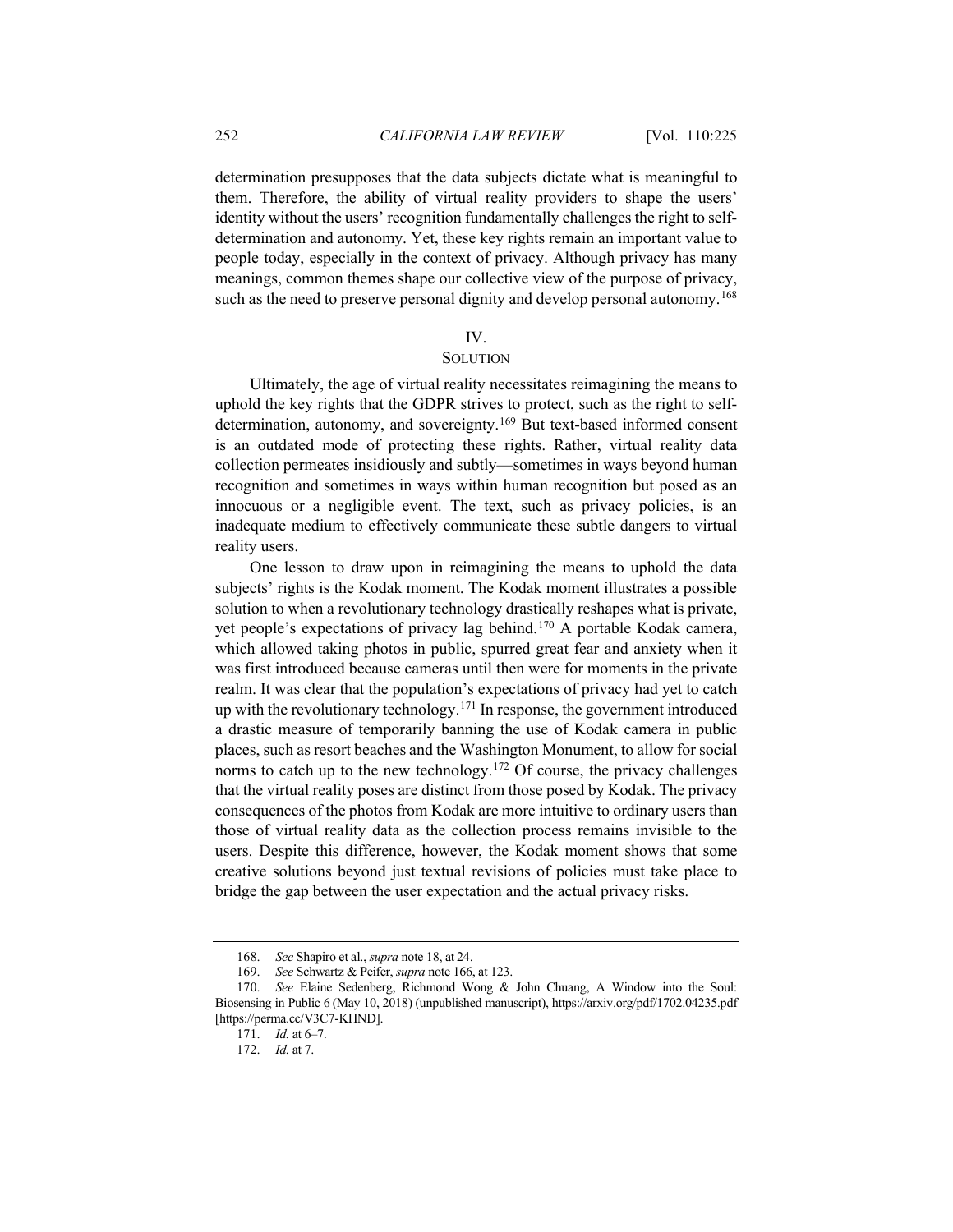This Section proposes two possible, but not exhaustive, solutions to uphold the users' right to self-determination in the context of using virtual reality. The first solution is to require virtual reality companies to allow the users to control their privacy settings so that users can choose their level of customized experience based on the users' unique characteristics. Virtual reality technology is constantly evolving to provide a more personal experience to its users. For example, some have already experimented with influencing a user's mood by measuring the user's heartbeat through a sensor and changing the background light in virtual reality to "a more soothing blue" when the heart rate increases.<sup>[173](#page-28-1)</sup> The customization that responds to one's emotional state is helpful in the context of treatment for anxiety and other mental health issues.[174](#page-28-2)

<span id="page-28-0"></span>At the same time, however, such a customization can endanger a user's sense of autonomy and the ability to shape their own identity. Regulating personal boundaries is a key mechanism to shaping one's identity and developing autonomy.[175](#page-28-3) However, virtual reality can subtly invade this personal boundary by providing more information about the users than the users may wish to know.[176](#page-28-4) Not everyone is always aware of their emotional and cognitive states, and sometimes they may not even want to be aware for various personal reasons. Having virtual reality customized to reflect individuals' emotional states means that the users are forced to recognize and confront their own fears. For instance, a color change to a "soothing blue"<sup>[177](#page-28-5)</sup> in the virtual background reflects a direct manifestation of their heart rate, which is physiological evidence of one's anxiety or fear. This customized experience based on the users' bio-signals, such as a heart rate, can have an immense aggregate effect in shaping one's identity. Unlike external subjective opinions about the users, which the users could ignore or control more easily, the users are more likely to perceive bio-signals such as heart rates to be an objective, valid evidence of their tendencies, lending credibility to what virtual reality subtly indicates about them. For example, if a user's heart beats faster than others in a similar game quest in virtual reality, and if their customized virtual reality reflects this reality, then the user may begin to consider themselves unconsciously or consciously as too reactive or vulnerable.

Providing customizable privacy settings—such as how much physiological data each user wants to permit to create their immersive experience—would allow control over the extent to which the users wish their identities to be shaped

<span id="page-28-1"></span><sup>173.</sup> Javier Soto Morras, *Creating a Customized VR Experience*, IDEO (Oct. 2, 2016), https://www.ideo.com/blog/creating-a-customized-vr-experience [https://perma.cc/6SRZ-HPZ2].

<sup>174.</sup> *See id.*

<span id="page-28-3"></span><span id="page-28-2"></span><sup>175.</sup> *See* Kelly Quinn, *An Ecological Approach to Privacy: Doing Online Privacy at Midlife*, 58 J. BROAD. & ELEC. MEDIA 562, 564 (2014).

<span id="page-28-5"></span><span id="page-28-4"></span><sup>176.</sup> This is a more invasive form of personalization than adjusting ambience settings that is designed to go unnoticed by users. Whether to introduce a more invasive personalization, which may come at the sacrifice of less immersive user experience and undermine the goal of virtual reality, is likely a commercial calculation.

<sup>177.</sup> Morras, *supra* not[e 173.](#page-28-0)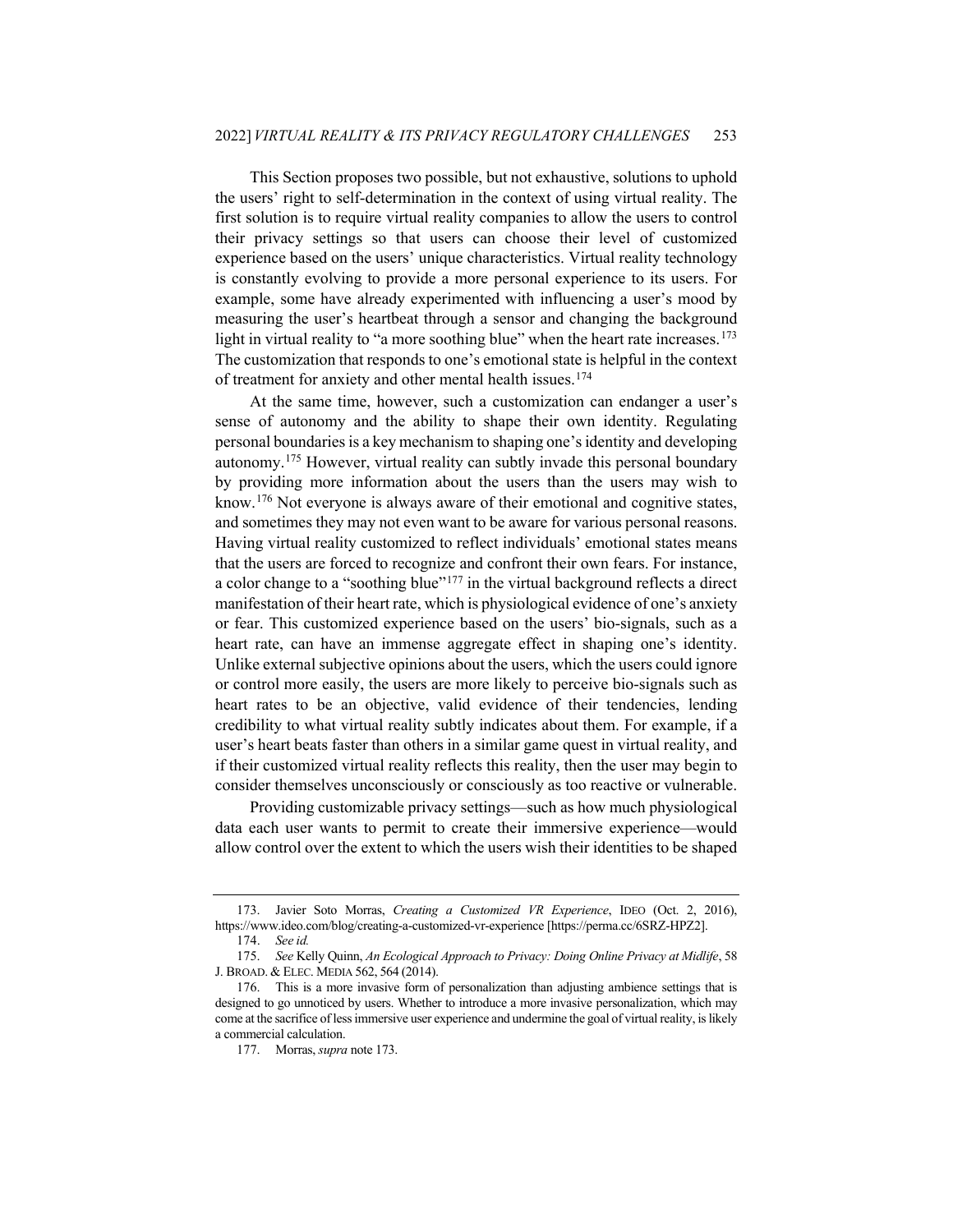by virtual reality. Social network services such as Facebook already allow their users to manage their privacy settings.<sup>[178](#page-29-0)</sup> Options of control include limiting profile access, blocking and hiding site users, and item-level access control.<sup>[179](#page-29-1)</sup> Through the exercises of maintaining and negotiating boundaries with others on Facebook, Facebook users dictate whom to influence and by whom to be influenced.[180](#page-29-2) Similarly, virtual reality users would gain a sense of control by managing their privacy settings. For example, a privacy setting could include the intensity of interactions in virtual reality and the extent of incorporating user biosignals to customize the virtual reality world.

Yet, this solution is more difficult to implement in virtual reality than in social media for several reasons. First, privacy settings in social media are geared toward boundary control of interpersonal relations, limiting the scope of audience to one's profile.<sup>[181](#page-29-3)</sup> The downside of limiting access to one's profile is fewer meaningful interactions with other people. However, this limited access would not significantly compromise the purpose of social media as a networking platform. Contrastingly, controlling the privacy settings in virtual reality could compromise the main function of virtual reality, which is to provide a real-world like immersive experience. The more a user limits the level of customization based on the user's unique characteristics, the less virtual reality would appear real to the user. In a way, restricting customization would defeat the purpose of experiencing virtual reality.

Another potential problem is the disparity between reported privacy attitudes and observed privacy behaviors called the "privacy paradox."[182](#page-29-4) One of the causes of the privacy paradox is the lack of awareness and understanding of privacy risks: one would assess a certain privacy risk as negligible, when in fact it could have far-reaching questions.<sup>[183](#page-29-5)</sup> For example, few users would evaluate that a virtual reality background automatically changing to a calming blue to reflect one's emotional state would pose a significant privacy risk. Some would even consider it "cool." The caveat is that these individual features, in aggregate, could have long-reaching consequences that undermine autonomy.

Therefore, a meaningful solution to uphold privacy rights would also address the causes of privacy paradox. One solution that would complement customizable privacy settings would be to require users, prior to their consent,

<span id="page-29-1"></span><span id="page-29-0"></span><sup>178.</sup> *See generally* Fred Stutzman & Jacob Kramer-Duffield, *Friends Only: Examining a Privacy-Enhancing Behavior in Facebook*, *in* 3 CHI '10: PROCEEDINGS OF THE SIGCHI CONFERENCE ON HUMAN FACTORS IN COMPUTING SYSTEMS 1553 (2010) (examining boundary regulation on content-sharing social network platforms like Facebook).

<sup>179.</sup> *Id.* at 1553.

<sup>180.</sup> *See id.*

<sup>181.</sup> *See id.*

<sup>182.</sup> *Id.*

<span id="page-29-5"></span><span id="page-29-4"></span><span id="page-29-3"></span><span id="page-29-2"></span><sup>183.</sup> *See generally* Susanne Barth & Menno D.T. de Jong, *The Privacy Paradox – Investigating Discrepancies Between Expressed Privacy Concerns and Actual Online Behavior – A Systematic Literature Review*, 34 TELEMATICS & INFORMATICS 1038 (2017).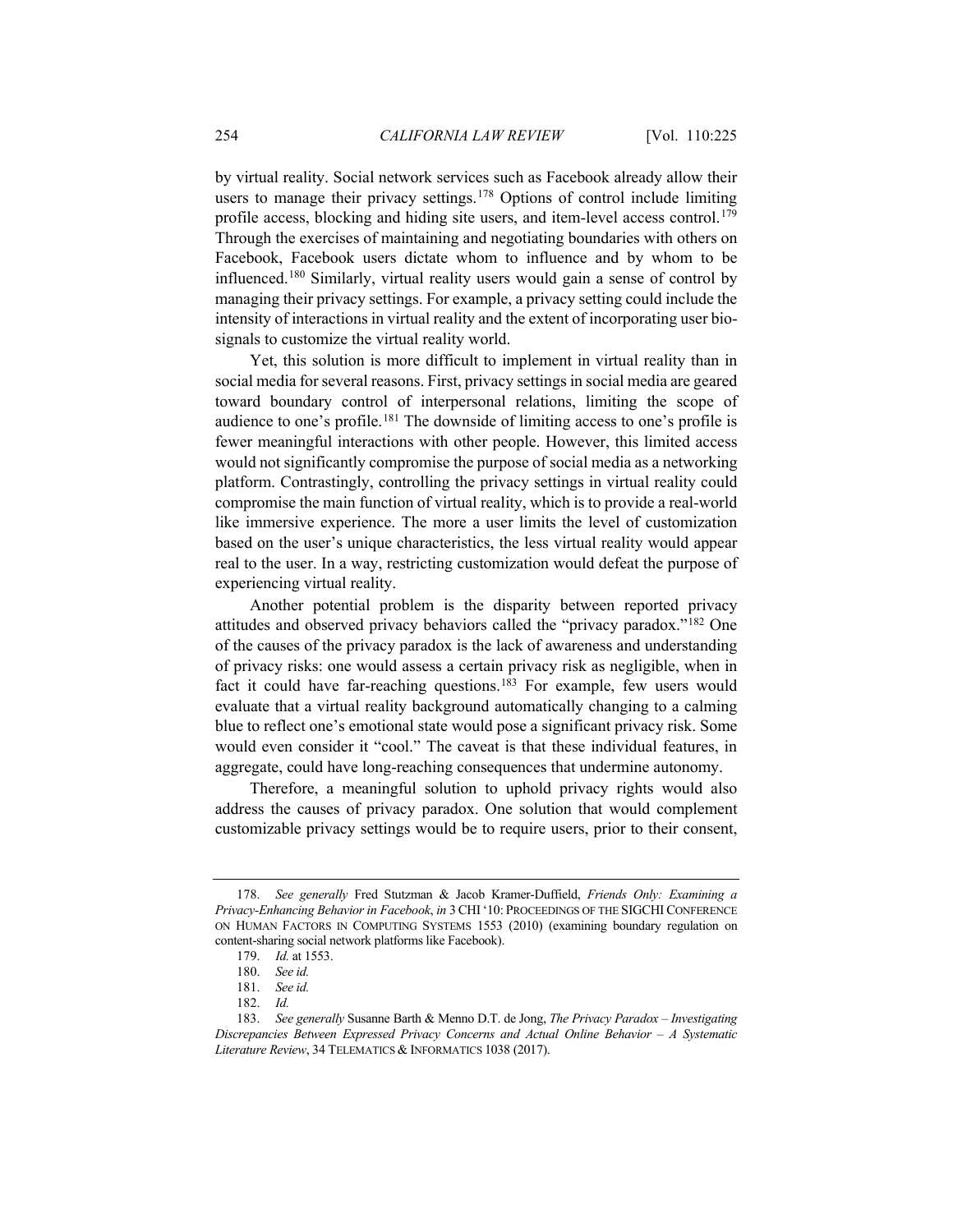to watch a short video and engage in interactive exercises that educate the users of the possible consequences of virtual reality data. Doing interactive exercises, which tests users' comprehension of the video presented, would prevent users from scrolling down without reading the privacy policy. Other fields that collect and process personal data, such as the field of medicine, are now devising a more interactive platform to bridge the gap between the patients' expectation of consequences from the procedures and the actual consequences.

For example, Yale School of Medicine developed Virtual Multimedia Interactive Informed Consent (VIC), which is a digital health tool that utilizes virtual coaching by featuring a multimedia library that teaches the risks and benefits of a clinical study.[184](#page-30-0) They devised this platform because 44 percent of participants who sign informed consent documents in a clinical trial setting do not understand the nature of the proposed procedure.[185](#page-30-1) It conceptualizes informed consent as an interactive learning process, rather than a one-time reading of a text-based privacy policy.<sup>[186](#page-30-2)</sup> The interactive process includes videos, illustrations, and answering quiz questions for review.[187](#page-30-3) The patients in the study found the interactive tool easy to use and succeeded in doing tasks assigned by the tool.<sup>[188](#page-30-4)</sup>

Applying these interactive tools prior to using virtual reality would help address some limitations of text-based informed consent. A picture is worth a thousand words; watching a video once could stimulate users' imagination in ways that reading a dense and long text cannot. The privacy paradox exists because the users are often unaware of the magnitude of the privacy risks. Yet, users are not motivated to read through privacy policies because they live in a busy world and privacy risks seem negligible to them. Therefore, data privacy regulations should focus on introducing solutions that realistically factor in the motivations of the users. Interactive platforms, combined with controlling privacy settings, would motivate the users to sit down and think through the ramifications of their virtual reality experience, in ways that a text-based privacy policy cannot.

<span id="page-30-0"></span><sup>184.</sup> Yale Sch. of Med., *Virtual Multimedia Interactive Informed Consent (VIC)*, ABUJARAD'S DIGIT. HEALTH LAB (Oct. 2, 2021), https://medicine.yale.edu/lab/abujarad/projects/VIC/ [https://perma.cc/3BLU-2FYN].

<sup>185.</sup> *Id.*

<sup>186.</sup> *Id.*

<span id="page-30-4"></span><span id="page-30-3"></span><span id="page-30-2"></span><span id="page-30-1"></span><sup>187.</sup> *See* Fuad Abujarad, Sandra Alfano, Tiffani J. Bright, Sneha Kannoth, Nicole Grant, Matthew Gueble, Peter Peduzzi & Geoffrey Chupp, *Building an Informed Consent Tool Starting with the Patient: The Patient Centered Virtual Multimedia Interactive Informed Consent (VIC)*, 2017 AMIA ANN. SYMP. PROC. 374, 375.

<sup>188.</sup> *Id.* at 376.